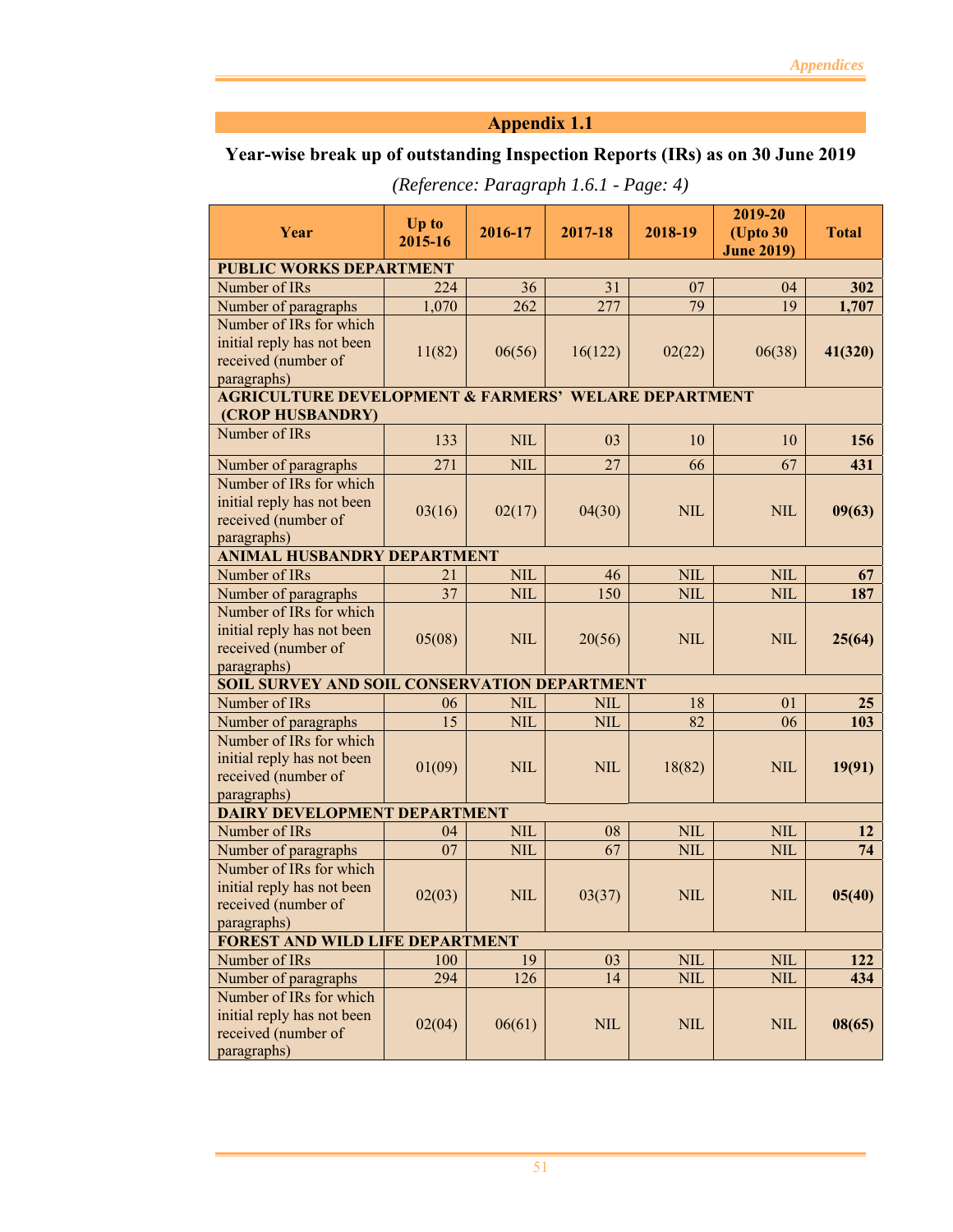| Year                                                                                        | Up to        | 2016-17    | 2017-18      | 2018-19    | 2019-20<br>(Upto 30 | <b>Total</b> |
|---------------------------------------------------------------------------------------------|--------------|------------|--------------|------------|---------------------|--------------|
|                                                                                             | 2015-16      |            |              |            | <b>June 2019)</b>   |              |
| <b>CO-OPERATION DEPARTMENT</b>                                                              |              |            |              |            |                     |              |
| Number of IRs                                                                               | 24           | 06         | 02           | 20         | <b>NIL</b>          | 52           |
| Number of paragraphs                                                                        | 80           | 47         | 21           | 166        | <b>NIL</b>          | 314          |
| Number of IRs for which<br>initial reply has not been<br>received (number of<br>paragraphs) | 05(28)       | 05(34)     | 01(17)       | 20(155)    | <b>NIL</b>          | 31(234)      |
| FOOD, CIVIL SUPPLIES AND CONSUMER AFFAIRS DEPARTMENT                                        |              |            |              |            |                     |              |
| Number of IRs                                                                               | 59           | <b>NIL</b> | 11           | 21         | 09                  | 100          |
| Number of paragraphs                                                                        | 138          | <b>NIL</b> | 73           | 194        | 105                 | 510          |
| Number of IRs for which<br>initial reply has not been<br>received (number of<br>paragraphs) | 05(12)       | <b>NIL</b> | 11(71)       | 21(194)    | 09(105)             | 46(382)      |
| <b>HARBOUR ENGINEERING</b>                                                                  |              |            |              |            |                     |              |
| Number of IRs                                                                               | 13           | <b>NIL</b> | 04           | 04         | <b>NIL</b>          | 21           |
| Number of paragraphs                                                                        | 28           | <b>NIL</b> | 32           | 17         | <b>NIL</b>          | 77           |
| Number of IRs for which<br>initial reply has not been<br>received (number of<br>paragraphs) | <b>NIL</b>   | <b>NIL</b> | <b>NIL</b>   | <b>NIL</b> | <b>NIL</b>          | <b>NIL</b>   |
| <b>FISHERIES DEPARTMENT</b>                                                                 |              |            |              |            |                     |              |
| Number of IRs                                                                               | 16           | <b>NIL</b> | 20           | 08         | <b>NIL</b>          | 44           |
| Number of paragraphs                                                                        | 38           | <b>NIL</b> | 160          | 75         | <b>NIL</b>          | 273          |
| Number of IRs for which<br>initial reply has not been<br>received (number of<br>paragraphs) | 01(01)       | <b>NIL</b> | 18(128)      | <b>NIL</b> | <b>NIL</b>          | 19(129)      |
| <b>PORT &amp; HYDROGRAPHIC SURVEY WING</b>                                                  |              |            |              |            |                     |              |
| Number of IRs                                                                               | 11           |            | <b>NIL</b>   | 8          | <b>NIL</b>          | <b>20</b>    |
| Number of paragraphs                                                                        | 22           | 10         | <b>NIL</b>   | 33         | <b>NIL</b>          | 65           |
| Number of IRs for which<br>initial reply has not been<br>received (number of<br>paragraphs) | 02(04)       | 01(10)     | <b>NIL</b>   | 07(30)     | <b>NIL</b>          | 10(44)       |
| <b>ENVIRONMENT AND CLIMATE CHANGE DEPARTMENT</b>                                            |              |            |              |            |                     |              |
| Number of IRs                                                                               | <b>NIL</b>   | <b>NIL</b> | <b>NIL</b>   | <b>NIL</b> | 01                  | 01           |
| Number of paragraphs                                                                        | <b>NIL</b>   | <b>NIL</b> | <b>NIL</b>   | <b>NIL</b> | 20                  | 20           |
| Number of IRs for which<br>initial reply has not been<br>received (number of<br>paragraphs) | $\mbox{NIL}$ | <b>NIL</b> | $\mbox{NIL}$ | <b>NIL</b> | 01(20)              | 01(20)       |
|                                                                                             |              |            |              |            | <b>Total IR</b>     | 922          |
|                                                                                             |              |            |              |            | <b>Total Paras</b>  | 4,195        |
| Initial replies not received (IR(Para))                                                     |              |            |              |            | 214(1,452)          |              |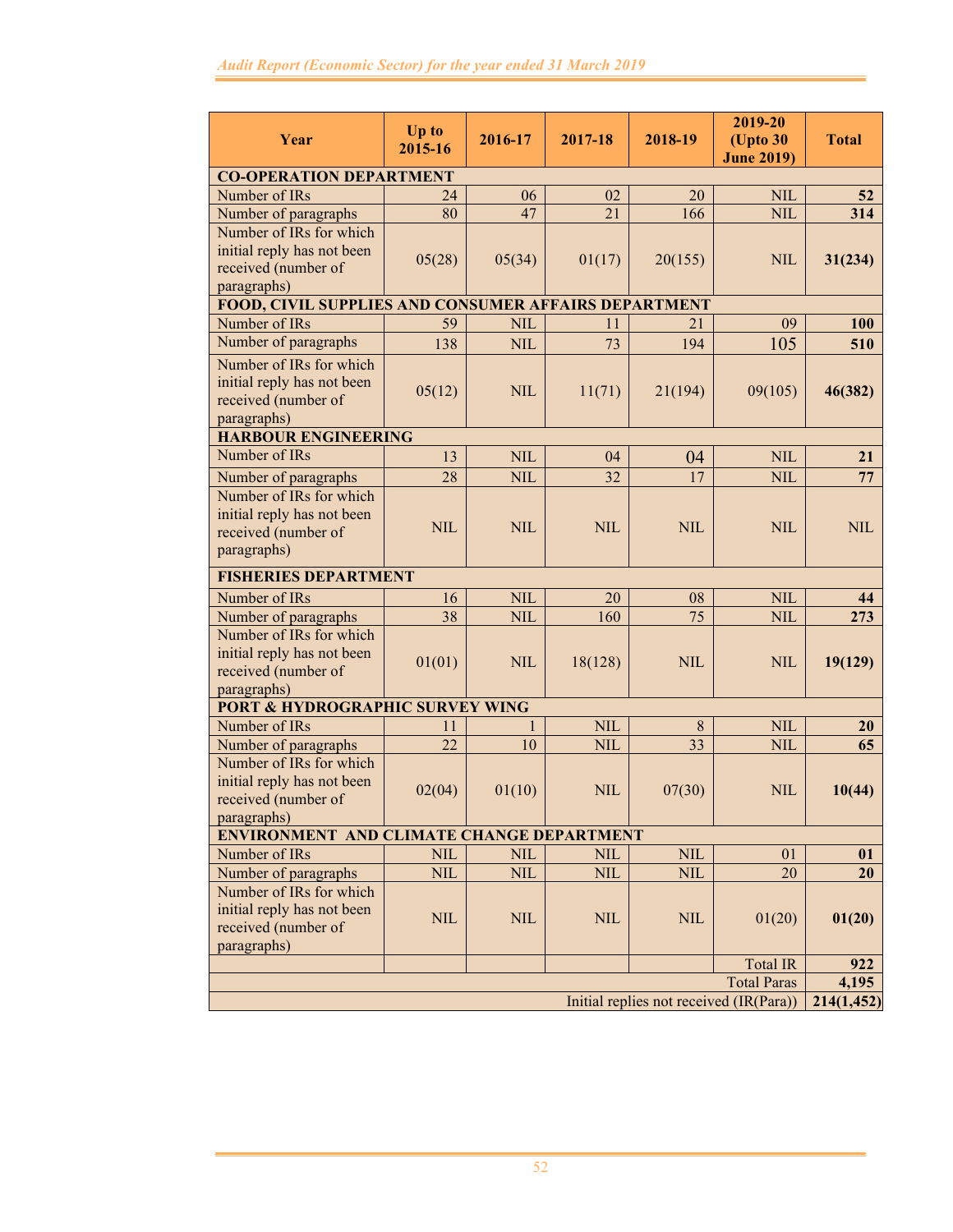# **Composition of the General Council**

# *(Reference: Paragraph 2.1.1- Page: 6)*

| SI.<br>No.     | <b>Designation</b>                                                                                                               |
|----------------|----------------------------------------------------------------------------------------------------------------------------------|
|                | <b>Ex-Officio members</b>                                                                                                        |
| $\mathbf{1}$   | The Chancellor;                                                                                                                  |
| $\overline{2}$ | The Pro-Chancellor;                                                                                                              |
| $\overline{3}$ | The Vice-Chancellor;                                                                                                             |
| $\overline{4}$ | The Agricultural Production Commissioner;                                                                                        |
|                | The Principal Secretary, the Secretary or the Special Secretary to                                                               |
| 5              | Government, as the case may be, in the Departments of Agriculture,                                                               |
|                | Finance, Fisheries and Animal Husbandry.                                                                                         |
| 6              | The Director of Agriculture;                                                                                                     |
| $\overline{7}$ | The Director of Animal Husbandry;                                                                                                |
| 8              | The Director of Dairy Development;                                                                                               |
| 9              | The Director of Fisheries;                                                                                                       |
| 10             | The Principal Chief Conservator of Forests;                                                                                      |
| 11             | The Chairman, Rubber board.                                                                                                      |
| 12             | The Chairman, Spices Board.                                                                                                      |
| 13             | The Chairman, Marine Products Export Development Authority.                                                                      |
| 14             | The Director, Central Plantation Crops Research Institute.                                                                       |
| 15             | The Director, Kerala Forest Research Institute.                                                                                  |
| 16             | One representative of the Indian Council of Agricultural Research.                                                               |
| 17             | The Member of the Legislative Assembly representing the constituency in                                                          |
|                | which the Headquarters of the University is situated.                                                                            |
|                | <b>Elected members</b>                                                                                                           |
|                | Four members elected according to the principles of proportional                                                                 |
| $\mathbf{1}$   | representation by means of single transferable vote by the members of the                                                        |
|                | Legislative Assembly from among themselves of whom one shall be a<br>member belonging to a Scheduled Caste or a Scheduled Tribe; |
|                | One member elected by the Deans of Faculties of the University from                                                              |
| $\overline{2}$ | among themselves.                                                                                                                |
|                | Four members elected by the teachers of the University from among                                                                |
| $\overline{3}$ | themselves according to the principles of proportional representation by                                                         |
|                | means of single transferable vote.                                                                                               |
| $\overline{4}$ | Two members elected by the students of the University from among                                                                 |
|                | themselves according to the principles of proportional representation by                                                         |
|                | means of single transferable vote.                                                                                               |
|                | Two members elected by the non-teaching staff of the University from                                                             |
| 5              | among themselves according to the principles of proportional                                                                     |
|                | representation by means of single transferable vote.                                                                             |
| 6              | Two members elected by the permanent labourers of the University from                                                            |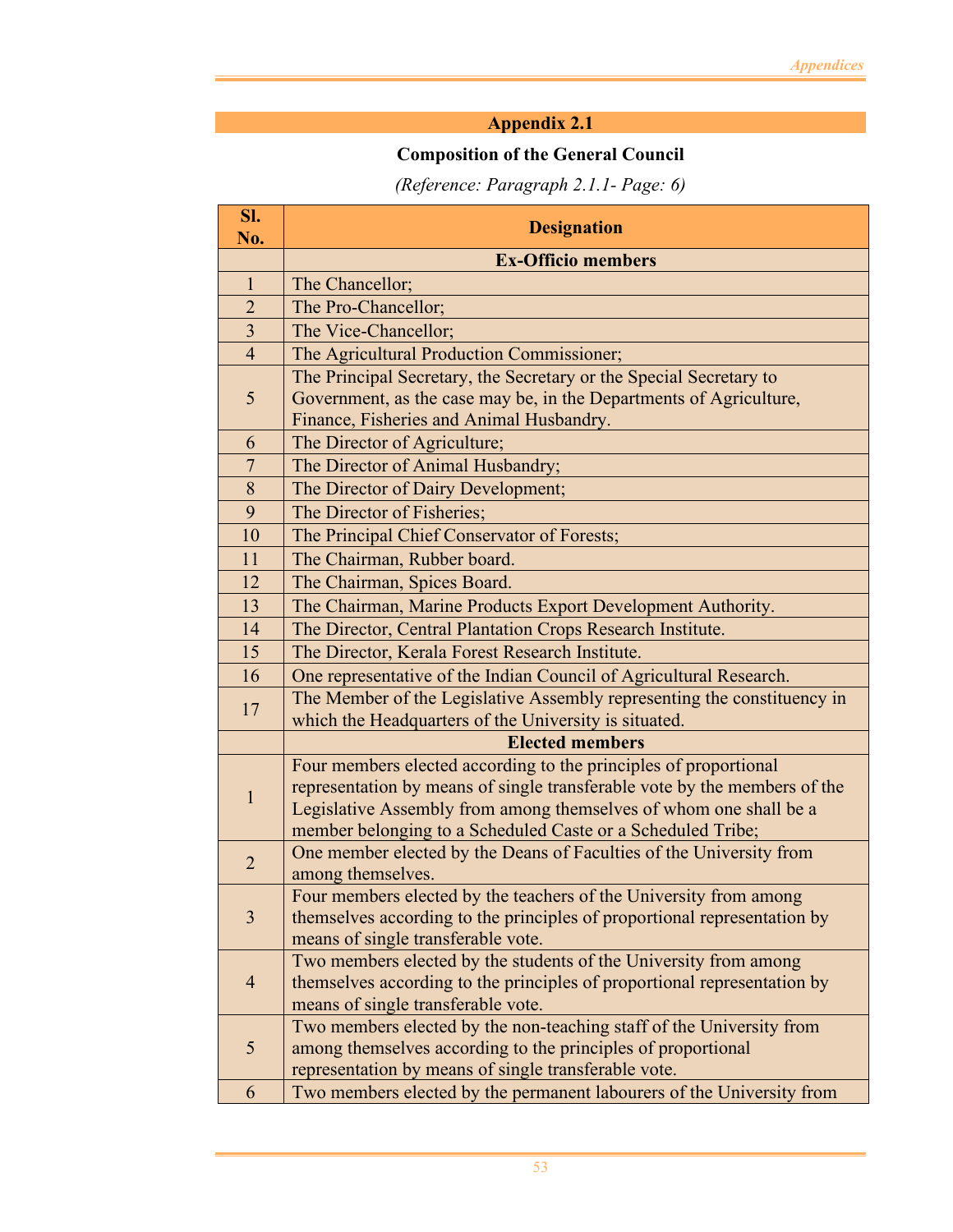|                | among themselves according to the principles of proportional                 |  |  |
|----------------|------------------------------------------------------------------------------|--|--|
|                | representation by means of single transferable vote.                         |  |  |
|                | <b>Members nominated by the Chancellor</b>                                   |  |  |
|                | Four eminent Scientists in the field of agriculture and allied subjects from |  |  |
|                | the concerned university or from outside                                     |  |  |
| $\overline{2}$ | Four farmers of whom one shall be a member belonging to a Scheduled          |  |  |
|                | Caste or a Scheduled Tribe and one shall be women.                           |  |  |
| 3              | One Member from the association of planters Kerala.                          |  |  |
| $\overline{4}$ | Two Presidents of Grama Panchayath.                                          |  |  |
|                | <b>Other Members</b>                                                         |  |  |
|                | Three members to represent respectively the University of Calicut, Cochin    |  |  |
|                | and Kerala, elected by the Senates of the respective Universities.           |  |  |
| $\mathcal{D}$  | One representative of the Indian Council of Agricultural Research.           |  |  |
|                | The member of the Legislative Assembly representing the constituency in      |  |  |
| 3              | which the Headquarters of the University is situated.                        |  |  |

Source: University Records

#### Note:

- 1. General Council : The Act prescribes that the General Council shall meet at least once in four months. During the period 2014-15 to 2018-19, 15 meetings were held against the prescribed 15.
- 2. In the composition shown above, one representative of the Indian Council for Agricultural Research and one member of the Legislative Assembly representing the constituency in which the Headquarters of the University is included under both 'Ex-officio' members and 'Other members'.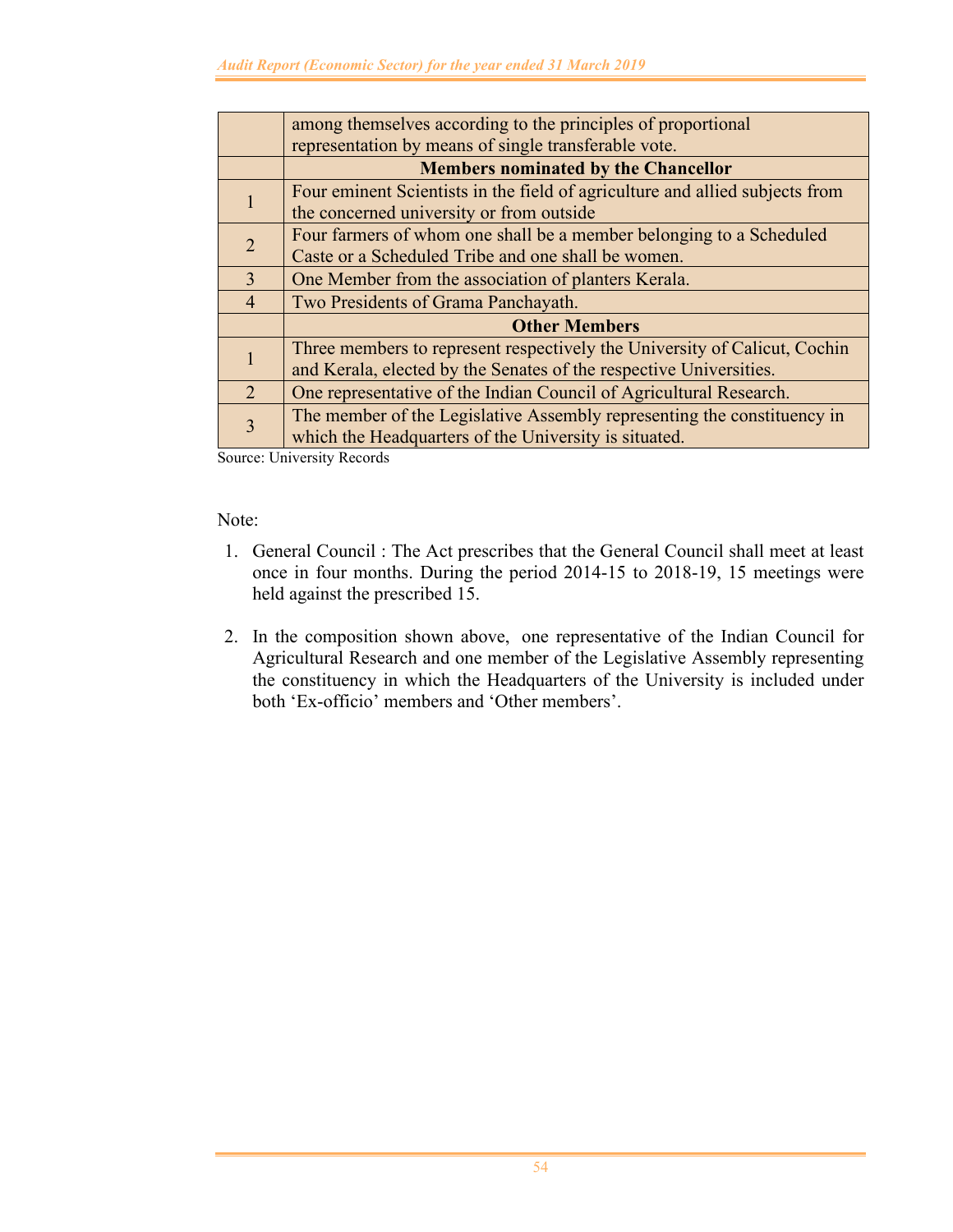### **Composition of the Executive Committee**

## *(Reference: Paragraph 2.1.1 - Page: 6)*

| SI.            | <b>Designation</b>                                                      |
|----------------|-------------------------------------------------------------------------|
| No.            |                                                                         |
|                | <b>Ex-Officio members</b>                                               |
| $\mathbf{1}$   | The Vice-Chancellor;                                                    |
|                | The Agricultural Production Commissioner and the Principal Secretary,   |
| 2              | the Secretary or the Special Secretary to Government as the case may be |
|                | in the Finance department.                                              |
|                | <b>Other Members</b>                                                    |
| $\mathbf 1$    | The member representing the Indian Council of Agricultural Research in  |
|                | the General Council;                                                    |
| 2              | One Dean of Faculty elected by the General Council;                     |
| $\overline{3}$ | One member elected from among the teachers in the General Council,      |
|                | by the Council;                                                         |
|                | Five non-official members of the General Council elected by the         |
| $\overline{4}$ | Council of whom one shall be a member belonging to a Scheduled Caste    |
|                | and Scheduled Tribe and one shall be a women.                           |
| 5              | The member of the Legislative Assembly representing the constituency    |
|                | in which the Headquarters of the University is situated.                |

Source: University Records

Note:

The Executive Committee shall meet as and when required. During the period 2014-15 to 2018-19 and a total of 40 meetings were held.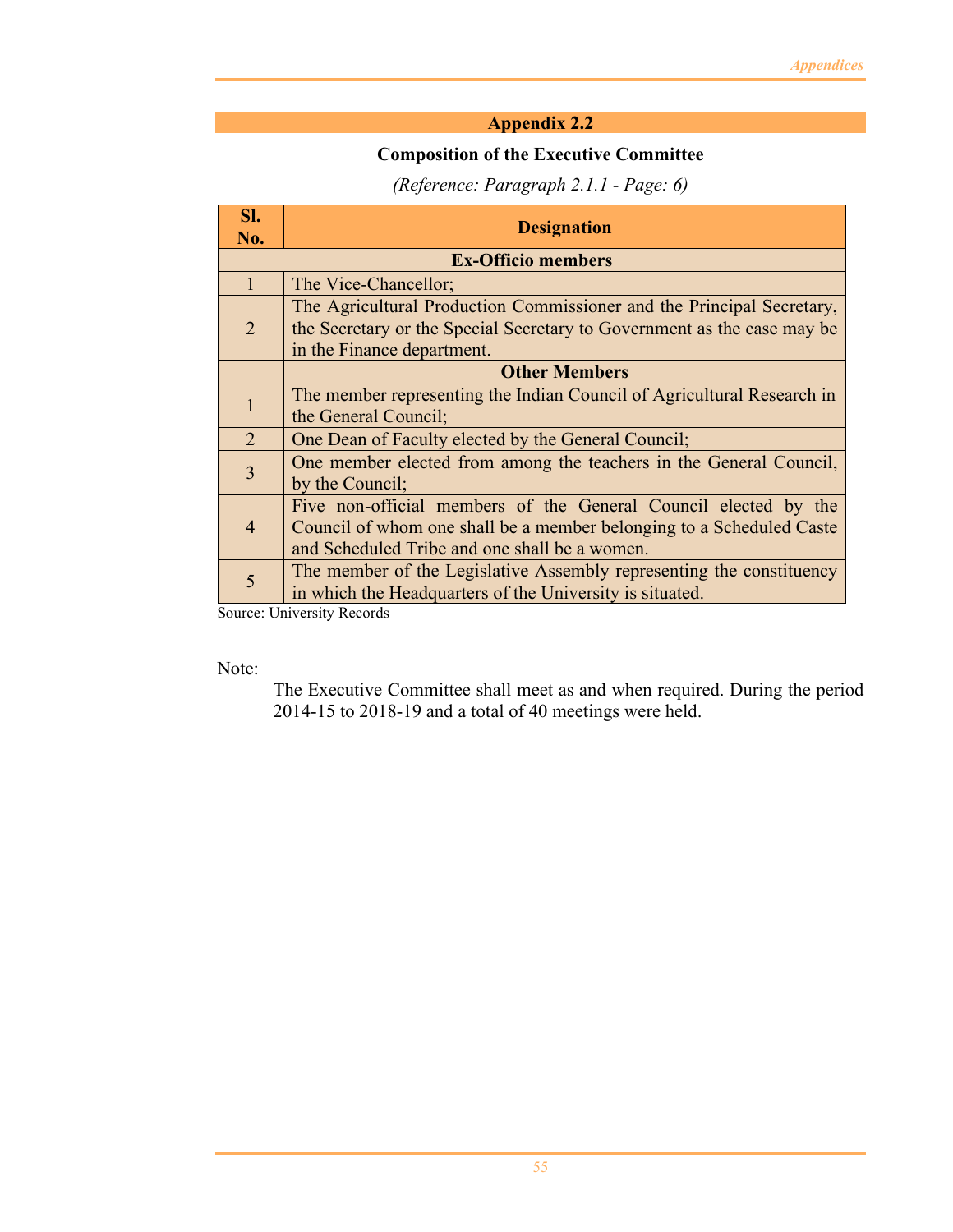## **Composition of the Academic Council**

## *(Reference: Paragraph 2.1.1 - Page: 6)*

| SI.<br>No.     | <b>Designation</b>                                                      |
|----------------|-------------------------------------------------------------------------|
| $\overline{1}$ | The Vice-Chancellor;                                                    |
| 2              | The Deans of Faculties;                                                 |
| $\overline{3}$ | The Director of Research;                                               |
| $\overline{4}$ | The Director of Extension;                                              |
| 5 <sup>5</sup> | The Director of Students Welfare;                                       |
| 6              | The Librarian;                                                          |
| $\overline{7}$ | Six members from among the Heads of Departments of the Faculties,       |
|                | nominated by the Chancellor on rotational basis.                        |
| 8              | Three members from among the staff of the research stations of the      |
|                | University, nominated by the Chancellor;                                |
|                | Two members from among the Post-Graduate students and one member        |
| 9              | from among the Research Students of the University, elected in such     |
|                | manner as may be prescribed;                                            |
| 10             | One member elected by the teachers (other than the Dean) of each        |
|                | Faculty, from among themselves;                                         |
| 11             | The Registrar,                                                          |
| 12             | Such other members as may be prescribed.                                |
| 13             | The Academic Council may co-opt as members, not more than ten           |
|                | persons for such periods and in such manner as may be prescribed, so as |
|                | to secure adequate representation to different aspects of agriculture.  |

Source: University Records

Note:

As per the Statute, the Academic Council shall meet every trimester. But the University switched over to semester system. The Council had met 12 times during the period 2014-15 to 2018-19.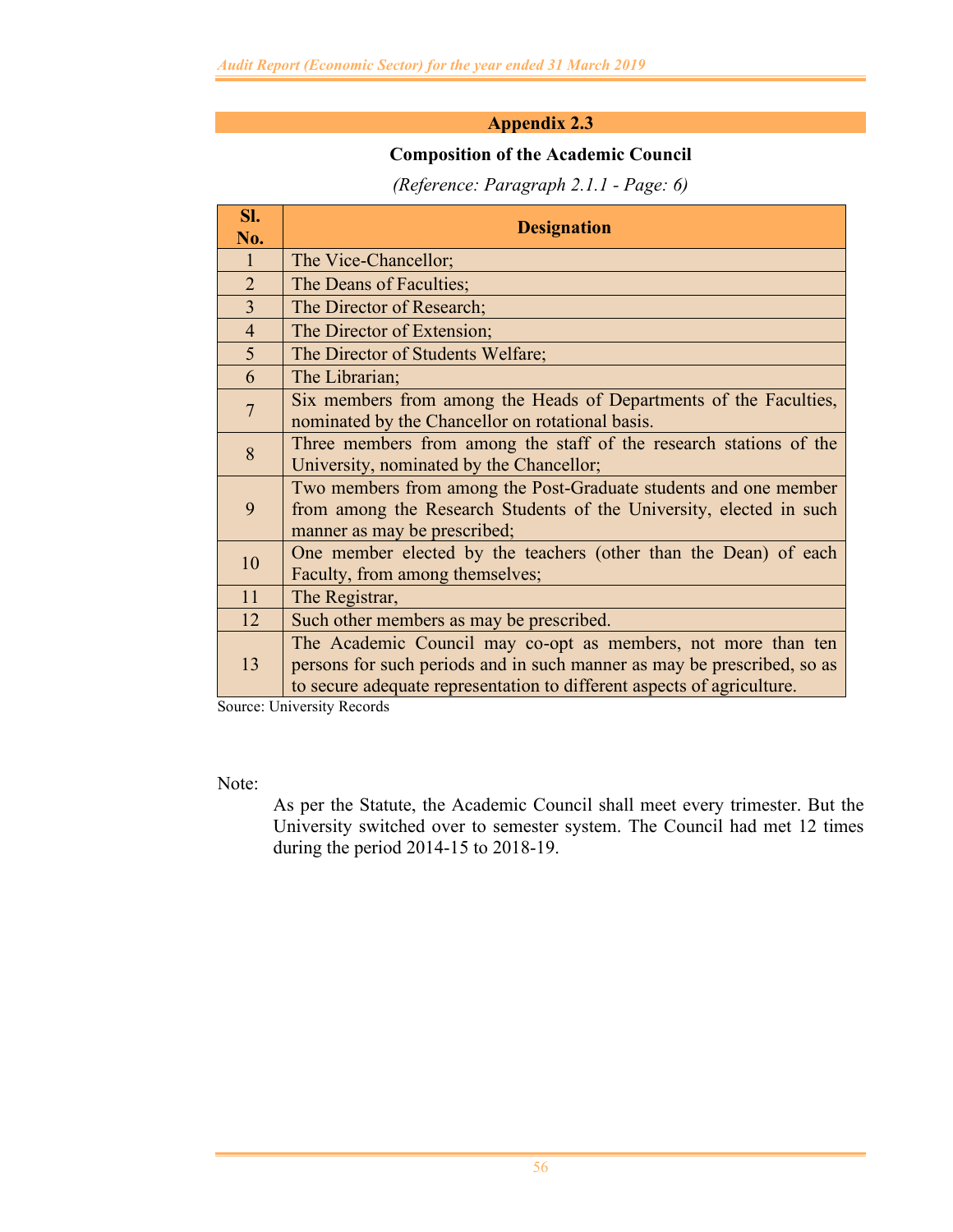## **Posts of Teaching Staff not having Statutes**

# *(Reference: Paragraph 2.5.1.1- Page: 9)*

| Sl.<br>No.     | <b>Post</b>                                                       |
|----------------|-------------------------------------------------------------------|
| 1              | Director of Education                                             |
| $\overline{2}$ | <b>Director of Students Welfare</b>                               |
| 3              | Director (Planning)                                               |
| $\overline{4}$ | Dean, Forestry                                                    |
| 5              | <b>Controller of Examination</b>                                  |
| 6              | Associate Dean College of Agriculture, Padannakad                 |
| $\overline{7}$ | Associate Dean, College of Horticulture, Vellanikkara             |
| 8              | Associate Dean, College of Agriculture, Ambalavayal               |
| 9              | <b>Associate Dean (CCBM)</b>                                      |
| 10             | Special Officer, ACCER                                            |
| 11             | <b>Associate Director of Research (Planning)</b>                  |
| 12             | Associate Director of Research (GA)                               |
| 13             | <b>Associate Director of Research (M&amp;E)</b>                   |
| 14             | <b>Associate Director of Research (Coconut Mission)</b>           |
| 15             | <b>Associate Director of Research (Vegetable Mission)</b>         |
| 16             | Associate Director of Research (NZ), Pilicode                     |
| 17             | <b>Associate Director of Research (Seeds)</b>                     |
| 18             | Associate Director of Research RARS, Kumarakom                    |
| 19             | Associate Director of Research, College of Agriculture, Vellayani |
| 20             | Associate Director of Research, RARS, Pattambi                    |
| 21             | Associate Director of Extension (South Zone)                      |
| 22             | <b>Teaching Staff, ACCER</b>                                      |

Source: University Records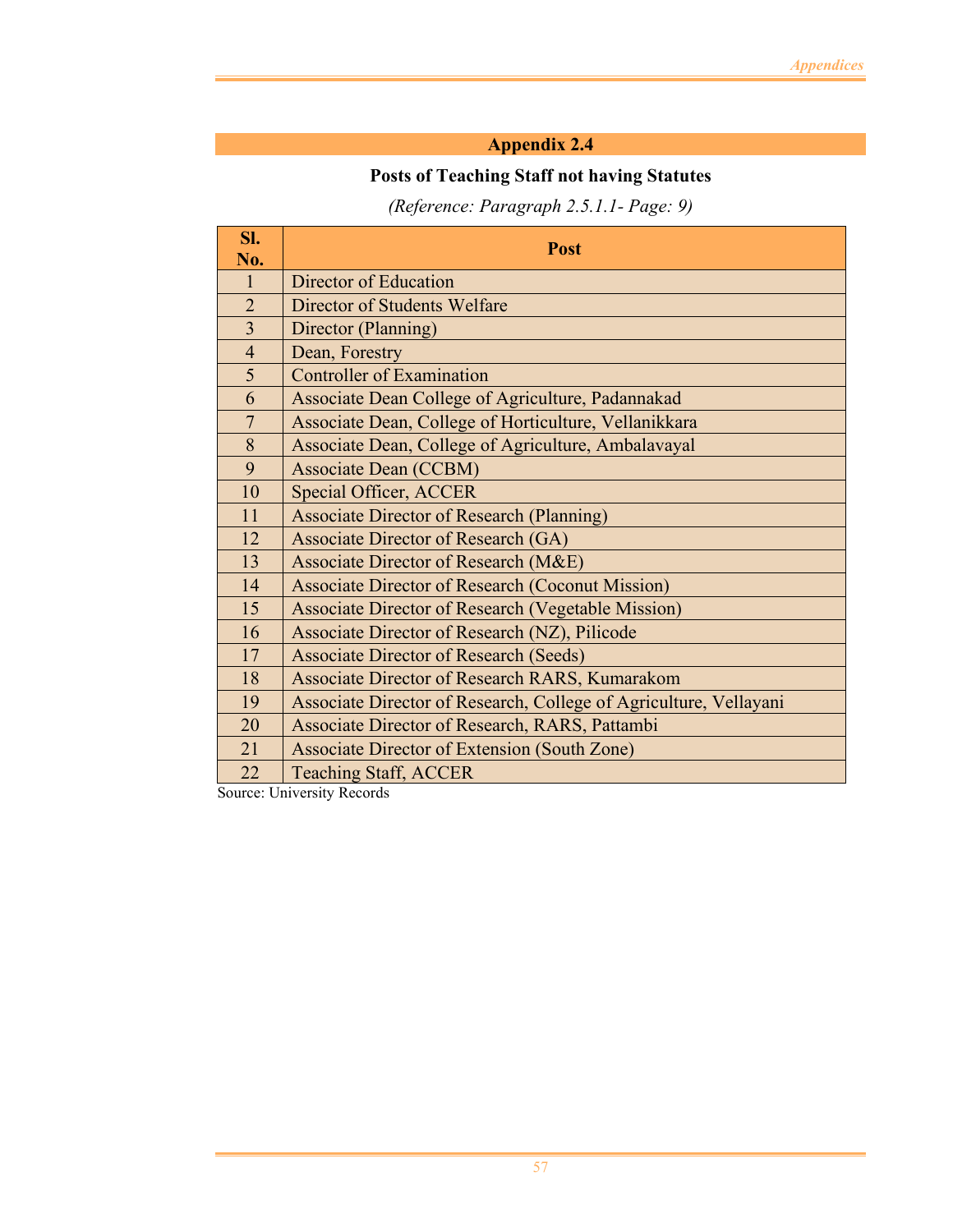## **Programmes/Colleges not granted Accreditation by NAEAB in September 2020**

| SI.            | <b>Name of the</b><br><b>Programme/College</b>                                           | <b>Reason</b>                                                                                                                                          | <b>Action taken by the University</b>                                                                                                                                                                                                                                                                                            |
|----------------|------------------------------------------------------------------------------------------|--------------------------------------------------------------------------------------------------------------------------------------------------------|----------------------------------------------------------------------------------------------------------------------------------------------------------------------------------------------------------------------------------------------------------------------------------------------------------------------------------|
| $\mathbf{1}$   | M. Sc.(Ag) in Agricultural<br>Entomology & Nematology in<br>CoA, Vellayani               | <b>Not</b><br>for<br>approved<br>accreditation<br>the<br>on<br>ground<br>Degree<br>nomenclature<br>not<br>adhering<br><b>ICAR</b><br>to<br>guidelines. | Appeal for granting accreditation furnished as<br>Department of Agricultural Entomology and<br>Department of Nematology are two separate<br>Departments of College of Agriculture,<br>Vellayani, of which accreditation was<br>requested only for the Department of<br>Agricultural Entomology.                                  |
| $\overline{2}$ | M. Sc. (Hort) in Pomology &<br>Floriculture in CoA, Vellayani                            | <b>Not</b><br>for<br>approved<br>accreditation<br>the<br>on<br>ground<br>Degree<br>nomenclature<br>not<br><b>ICAR</b><br>adhering<br>to<br>guidelines. | Appeal for granting accreditation given as<br>134 <sup>th</sup> Meeting of the Academic Council held<br>on 13/12/2019 had bifurcated Department of<br>Pomology and Floriculture into two separate<br>Departments, viz., Department of fruit science<br>and Department of Floriculture & Landscaping<br>as per ICAR nomenclature. |
| 3              | Ph. D in Agricultural Entomology<br>& Nematology in College of<br>Agriculture, Vellayani | for<br><b>Not</b><br>approved<br>accreditation<br>the<br>on<br>ground<br>Degree<br>nomenclature<br>not<br>adhering<br><b>ICAR</b><br>to<br>guidelines. | Appeal for granting accreditation furnished as<br>Department of Agricultural Entomology and<br>Department of Nematology are two separate<br>Departments of College of Agriculture,<br>Vellayani,<br>of which accreditation was<br>requested only for the Department of<br>Agricultural Entomology.                               |
| $\overline{4}$ | Ph. D in Pomology & Floriculture<br>in College of Agriculture,<br>Vellayani              | Not<br>for<br>approved<br>accreditation<br>on<br>the<br>ground<br>Degree<br>nomenclature<br>not<br>adhering<br><b>ICAR</b><br>to<br>guidelines.        | Appeal for granting accreditation given as<br>134 <sup>th</sup> Meeting of the Academic Council held<br>on 13/12/2019 had bifurcated Department of<br>Pomology and Floriculture into two separate<br>Departments, viz., Department of fruit science<br>and Department of Floriculture & Landscaping<br>as per ICAR nomenclature. |
| 5              | B. Tech in Food Engineering in<br>KCAE & T, Tavanur                                      | approved<br>for<br><b>Not</b><br>accreditation<br>the<br>on<br>ground<br>Degree<br>nomenclature<br>not<br>adhering<br><b>ICAR</b><br>to<br>guidelines. | Appeal given. The nomenclature and syllabus<br>was changed as per the recommendation of the<br>ICAR's 5 <sup>th</sup> Deans' committee in<br>$2019$ as<br>B.Tech (Food Technology). From 2020<br>admission onwards, KAU is admitting students<br>to B.Tech (Food Technology) programmes.                                         |
| 6              | Ph. D in Processing & Food<br>Engineering in KCAE & T,<br>Tavanur                        | <b>Not</b><br>approved<br>for<br>accreditation<br>on<br>the<br>ground<br>Degree<br>nomenclature<br>not<br>adhering<br><b>ICAR</b><br>to<br>guidelines. | Appeal furnished to ICAR. The nomenclature<br>of this programme has been changed from Ph.<br>in Agricultural Processing & Food<br>D<br>Engineering to Ph. D in Processing & Food<br>Engineering from 2019 admission onwards as<br>per the recommendation of ICAR.                                                                |

## *(Reference: Paragraph* 2.5.2.2 *- Page: 16)*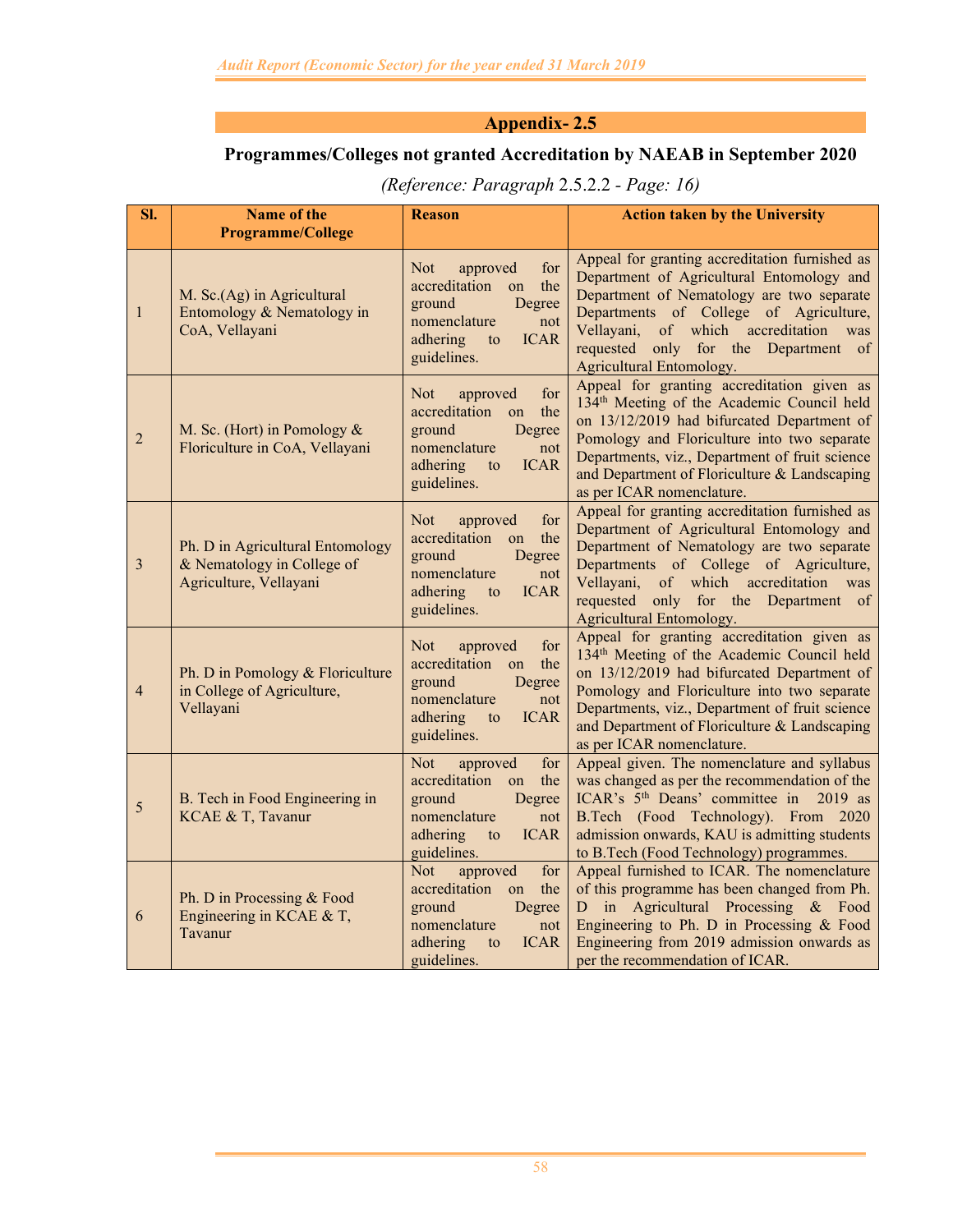| SI.            | <b>Name of the</b><br><b>Programme/College</b>                                                                                                                                                                                                                                                                                                                                               | <b>Reason</b>                                                                                                                                                  | <b>Action taken by the University</b>                                                                                                                                                        |
|----------------|----------------------------------------------------------------------------------------------------------------------------------------------------------------------------------------------------------------------------------------------------------------------------------------------------------------------------------------------------------------------------------------------|----------------------------------------------------------------------------------------------------------------------------------------------------------------|----------------------------------------------------------------------------------------------------------------------------------------------------------------------------------------------|
| $\overline{7}$ | College of Co-Operation,<br>Banking & Management,<br>Vellanikkara, KAU, Thrissur and<br>its following programmes<br><b>B.Sc.</b> (Hons.) Co-Operation &<br><b>Banking</b><br>• M.Sc. (C&B) in Rural<br><b>Marketing Management</b><br>• M.Sc. (C&B) in Rural Banking<br>& Finance Management<br>• M.Sc. (C&B) in Co-operative<br>Management<br>• Ph.D (C&B) in Rural Marketing<br>Management | approved<br>Not<br>for<br>accreditation<br>the<br>$\alpha$<br>ground<br>Degree<br>nomenclature<br>not<br>adhering to<br><b>ICAR</b><br>guidelines.             | Academic Council has decided to have further<br>discussions<br>stakeholders<br>with<br>regarding<br>changing the nomenclature of programmes as<br>it may affect employment of the graduates. |
| 8              | Academy of Climate Change<br><b>Adaption Education Sit Research</b><br>Vellanikkara, KAU, Thrissur and<br>its following programmes<br>• B.Sc. (Integrated) Climate<br><b>Change Adaptation</b><br>• M.Sc. (Integrated) Climate<br><b>Change Adaptation</b>                                                                                                                                   | <b>Not</b><br>approved<br>for<br>accreditation on<br>the<br>Degree<br>ground<br>nomenclature<br>not<br><b>ICAR</b><br>adhering<br>$\mathbf{to}$<br>guidelines. | Changed to $4+2$ system as per ICAR<br>guidelines.                                                                                                                                           |
| 9              | Integrated B.Sc. and M. Sc.<br>programmes in Biotechnology                                                                                                                                                                                                                                                                                                                                   | Not<br>for<br>approved<br>accreditation on<br>the<br>ground<br>Degree<br>nomenclature<br>not<br><b>ICAR</b><br>adhering<br>to<br>guidelines.                   | Changed to $4+2$ system as per ICAR<br>guidelines.                                                                                                                                           |

Source: University Records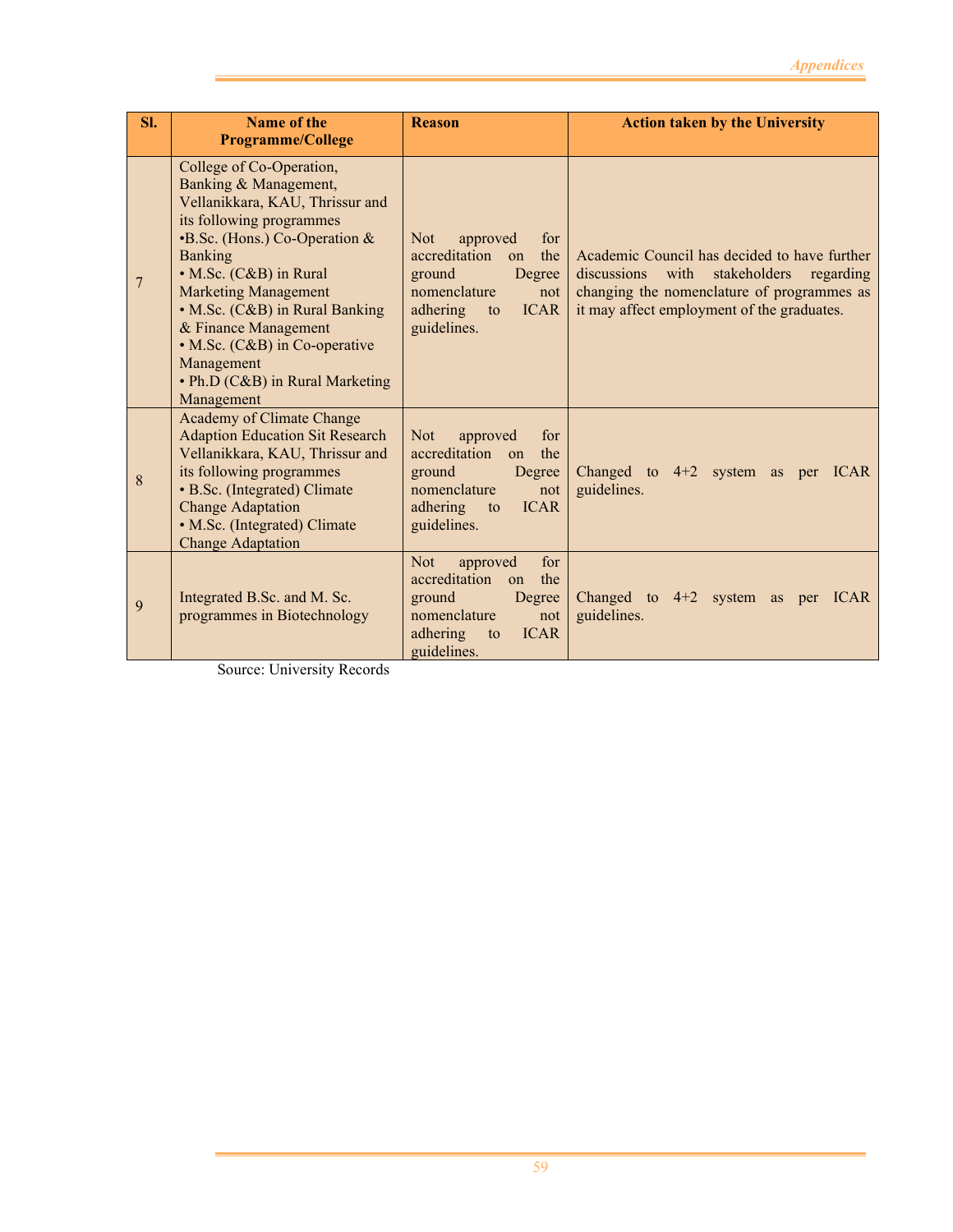### **Details of laboratory equipment as per the Fifth Deans' Committee and in actual possession of College of Agriculture, Ambalavayal**

| SI.            | <b>Name of equipment</b>            | <b>Requirement</b>      | In the                  | <b>Shortfall</b> |
|----------------|-------------------------------------|-------------------------|-------------------------|------------------|
| No.            |                                     | (MSHAE)                 | possession of           |                  |
|                |                                     |                         | <b>College</b>          |                  |
| $\mathbf{1}$   | Different types of ovens            | 14                      | $\overline{4}$          | 10               |
| $\overline{2}$ | Different types of microscopes      | 67                      | $\overline{2}$          | 65               |
| 3              | Different types of balances         | 39                      | 18                      | 21               |
| $\overline{4}$ | Different types of cameras          | 8                       | $\mathbf{1}$            | $\overline{7}$   |
| 5              | Computers                           | 37                      | $\overline{3}$          | 34               |
| 6              | Moisture box                        | 30                      | $\boldsymbol{0}$        | 30               |
| $\overline{7}$ | <b>Tube Auger</b>                   | 10                      | 1                       | 9                |
| 8              | <b>Bucket</b> auger                 | 10                      | $\boldsymbol{0}$        | 10               |
| 9              | Seed germinator                     | 6                       | $\boldsymbol{0}$        | 6                |
| 10             | Conductivity meter                  | $\overline{2}$          | $\mathbf{1}$            | $\mathbf{1}$     |
| 11             | pH Meter                            | 9                       | $\mathbf{1}$            | 8                |
| 12             | Moisture meter                      | $\overline{7}$          | $\boldsymbol{0}$        | $\overline{7}$   |
| 13             | Chlorophyl meter                    | 1                       | $\boldsymbol{0}$        | $\mathbf{1}$     |
| 14             | Brix meter                          | $\overline{2}$          | $\overline{3}$          | $-1$             |
| 15             | Water bath                          | 6                       | $\boldsymbol{0}$        | 6                |
| 16             | Shaker                              | $\overline{4}$          | $\overline{2}$          | $\overline{2}$   |
| 17             | <b>Drip and Sprinkler System</b>    | $\overline{\mathbf{3}}$ | 5                       | $-2$             |
| 18             | <b>Meter Scale</b>                  | 10                      | $\boldsymbol{0}$        | 10               |
| 19             | Tape                                | 5                       | 5                       | $\mathbf{0}$     |
| 20             | LCD projector                       |                         | $\mathbf{1}$            | $\boldsymbol{0}$ |
| 21             | Digital voice recorders             | 5                       | $\boldsymbol{0}$        | 5                |
| 22             | Audio recording-mixing consoles     | $\mathbf{1}$            | $\mathbf{0}$            | $\overline{1}$   |
| 23             | <b>Insect box</b>                   | 60                      | 17                      | 43               |
| 24             | Insect collection nets              | 60                      | 5                       | 55               |
| 25             | <b>Collection bottles</b>           | 60                      | $\overline{\mathbf{5}}$ | 55               |
| 26             | Insect collection big boxes for     | 29                      | $\overline{2}$          | 27               |
|                | museum (1 for each order)           |                         |                         |                  |
| 27             | <b>Soxhlet Extraction Apparatus</b> |                         | $\boldsymbol{0}$        |                  |
| 28             | <b>Patters Tower</b>                |                         | $\boldsymbol{0}$        |                  |
| 29             | <b>Fumigation Chamber 01</b>        |                         | $\mathbf{0}$            |                  |
| 30             | Automatic seed/grain counter        | 1                       | $\boldsymbol{0}$        | $\mathbf{1}$     |
| 31             | <b>BOD</b> Incubator                | 3                       | $\overline{2}$          |                  |
| 32             | Centrifuge                          | $\overline{\mathbf{4}}$ | $\boldsymbol{0}$        | $\overline{4}$   |
| 33             | Growth chamber                      |                         | $\mathbf{0}$            |                  |
| 34             | Distillation assembly               | $\overline{2}$          | $\mathbf{1}$            | $\mathbf{1}$     |

*(Reference: Paragraph* 2.5.2.5 *- Page: 21)*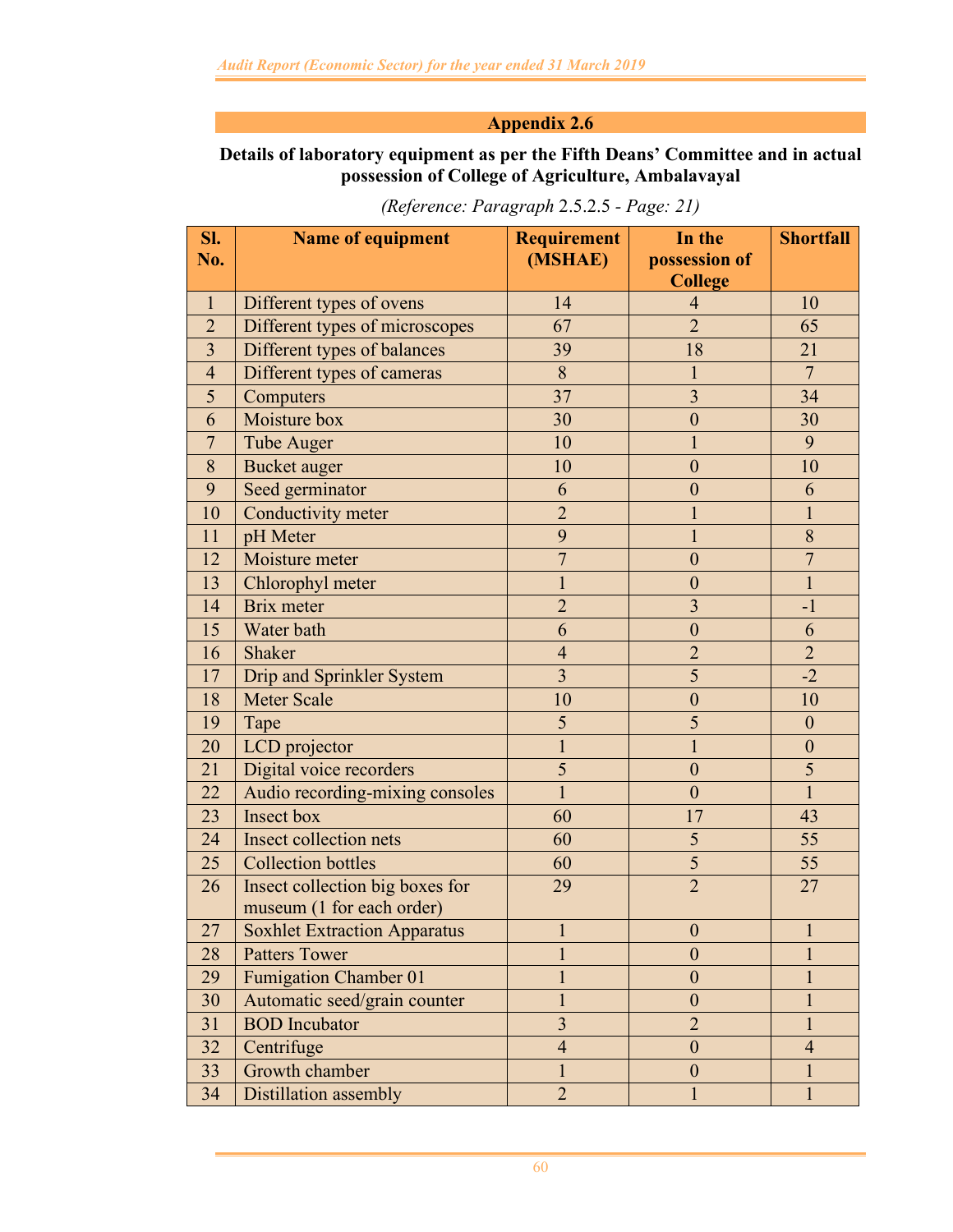| Sl. | Name of equipment               | <b>Requirement</b>      | In the                          | <b>Shortfall</b> |
|-----|---------------------------------|-------------------------|---------------------------------|------------------|
| No. |                                 | (MSHAE)                 | possession of<br><b>College</b> |                  |
| 35  | Hand refractometer              | 5                       | $\overline{2}$                  | $\overline{3}$   |
| 36  | Digital refractometer           | $\overline{2}$          | $\overline{2}$                  | $\mathbf{0}$     |
| 37  | Refrigerator                    | $\overline{3}$          |                                 | $\overline{2}$   |
| 38  | Deep Freezer                    | $\overline{2}$          | $\mathbf{1}$                    | $\mathbf{1}$     |
| 39  | Fruit crusher                   |                         |                                 | $\mathbf{0}$     |
| 40  | Grinding and mixing machine     | $\mathbf{1}$            | $\mathbf{1}$                    | $\overline{0}$   |
| 41  | Grafting and budding knife      | 60                      | 70                              | $-10$            |
| 42  | Secateur                        | 60                      | 60                              | $\boldsymbol{0}$ |
| 43  | Saw                             | 5                       | 10                              | $-5$             |
| 44  | Loppers                         | 5                       | 5                               | $\mathbf{0}$     |
| 45  | <b>Mist Chamber</b>             |                         | 10                              | $-9$             |
| 46  | Poly house with drip irrigation | $\overline{2}$          | 10                              | $-8$             |
|     | system                          |                         |                                 |                  |
| 47  | Muffle furnace                  | $\mathbf{1}$            | $\boldsymbol{0}$                | $\mathbf{1}$     |
| 48  | Fruit penetrometer              | $\overline{2}$          | $\overline{0}$                  | $\overline{2}$   |
| 49  | Pulper                          | $\mathbf{1}$            | 1                               | $\overline{0}$   |
| 50  | Juice extractor                 | 1                       | 1                               | $\theta$         |
| 51  | Crown corking machine           | $\mathbf{1}$            | 1                               | $\overline{0}$   |
| 52  | Spectrophotometer               | $\overline{2}$          | 1                               | 1                |
| 53  | Poly pouch sealer               | $\mathbf{1}$            | 1                               | $\overline{0}$   |
| 54  | Crusher                         | 1                       | 1                               | $\theta$         |
| 55  | Masala grinder                  | 1                       | 1                               | $\overline{0}$   |
| 56  | Dehydrator                      |                         | 1                               | $\theta$         |
| 57  | Cold room                       | 1                       | $\boldsymbol{0}$                | $\mathbf{1}$     |
| 58  | Vacuum pump                     | $\overline{2}$          | $\boldsymbol{0}$                | $\overline{2}$   |
| 59  | <b>EC</b> Meter                 | 5                       |                                 | $\overline{4}$   |
| 60  | <b>Flame Photometer</b>         |                         |                                 | $\overline{0}$   |
| 61  | <b>Hot Plate</b>                | $\overline{\mathbf{3}}$ |                                 | $\overline{2}$   |
| 62  | Distilled water unit            | $\overline{3}$          |                                 | $\overline{2}$   |
| 63  | Autoclave                       | $\overline{4}$          | $\overline{4}$                  | $\boldsymbol{0}$ |
| 64  | Laminar Air Flow                | 1                       | $\overline{\mathbf{3}}$         | $-2$             |
| 65  | Digestion block                 | $\overline{2}$          | $\mathbf{1}$                    | $\mathbf{1}$     |
| 66  | Hydrometer                      | 5                       | $\boldsymbol{0}$                | 5                |
| 67  | Infiltrometer                   | $\overline{2}$          | $\boldsymbol{0}$                | $\overline{2}$   |
| 68  | Atterberg's limits meter        | 5                       | $\boldsymbol{0}$                | 5                |
| 69  | Nitrogen Analyser               | $\overline{2}$          | 1                               | $\mathbf{1}$     |
| 70  | <b>Thermometer Max</b>          | 5                       | $\overline{3}$                  | $\overline{2}$   |
| 71  | <b>Thermometer Min</b>          | 5                       | $\overline{3}$                  | $\overline{2}$   |
| 72  | <b>Digital Anemometer</b>       | $\overline{2}$          | $\boldsymbol{0}$                | $\overline{2}$   |
| 73  | <b>Cup Anemometer</b>           | $\overline{2}$          | $\mathbf{1}$                    | $\mathbf{1}$     |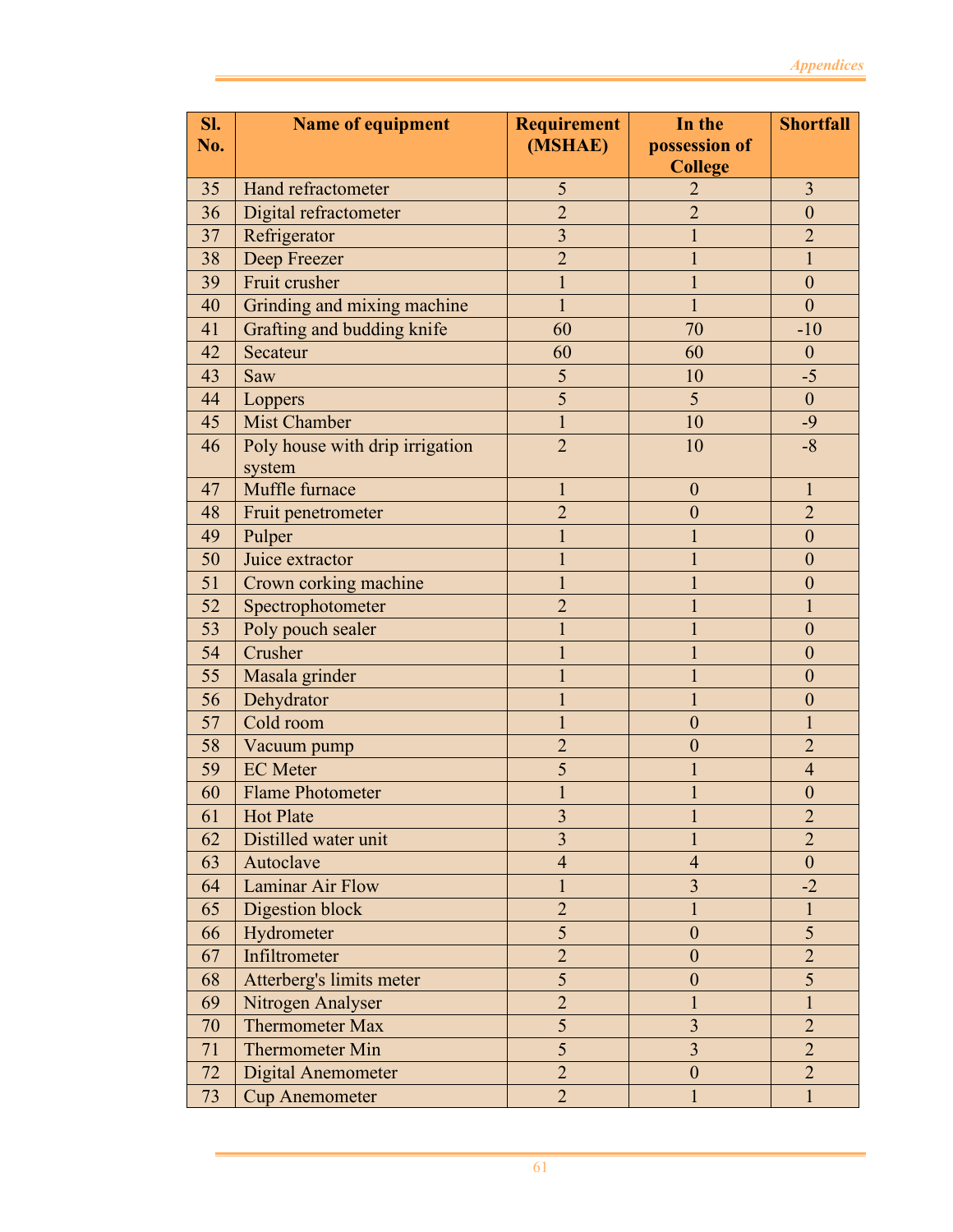| Sl. | <b>Name of equipment</b>        | <b>Requirement</b> | In the                          | <b>Shortfall</b> |
|-----|---------------------------------|--------------------|---------------------------------|------------------|
| No. |                                 | (MSHAE)            | possession of<br><b>College</b> |                  |
| 74  | Pan Evaporimeter                | $\mathbf{1}$       |                                 | $\mathbf{0}$     |
| 75  | Soil thermometers               | 15                 | 9                               | 6                |
| 76  | Rain gauges                     | $\overline{2}$     | $\overline{2}$                  | $\mathbf{0}$     |
| 77  | <b>Sunshine Recorder</b>        | $\mathbf{1}$       | $\mathbf{1}$                    | $\mathbf{0}$     |
| 78  | <b>Stevenson's Screen</b>       | $\mathbf{1}$       | $\mathbf{1}$                    | $\overline{0}$   |
| 79  | Thermograph                     | $\mathbf{1}$       | $\mathbf{1}$                    | $\mathbf{0}$     |
| 80  | Hygrograph                      |                    | $\mathbf{1}$                    | $\mathbf{0}$     |
| 81  | Soil Heat Flux Plate            | $\mathbf{1}$       | $\boldsymbol{0}$                | $\mathbf{1}$     |
| 82  | <b>GPS</b>                      | 10                 | $\mathbf{1}$                    | 9                |
| 83  | AWS (optional)                  | $\mathbf{1}$       | $\overline{2}$                  | $-1$             |
| 84  | Lysimeter (optional)            | $\mathbf{1}$       | $\overline{0}$                  | $\mathbf{1}$     |
| 85  | Luxmeter                        | $\overline{2}$     | $\boldsymbol{0}$                | $\overline{2}$   |
| 86  | <b>Solar Pyranometer</b>        | $\mathbf{1}$       | $\overline{2}$                  | $-1$             |
| 87  | Sterobinocular                  | 5                  | $\boldsymbol{0}$                | 5                |
| 88  | Sample processing board (Dry    | $\overline{4}$     | $\overline{0}$                  | $\overline{4}$   |
|     | preservation of samples)        |                    |                                 |                  |
| 89  | Wet preservation jars           | 50                 | $\mathbf{0}$                    | 50               |
| 90  | Incubator                       | $\overline{2}$     | $\overline{0}$                  | $\overline{2}$   |
| 91  | Occular meter                   | 5                  | $\mathbf{0}$                    | 5                |
| 92  | <b>Stage Micrometer</b>         | 5                  | $\mathbf{0}$                    | 5                |
| 93  | 5000/6500 Feed and Forage       | 1                  | $\overline{0}$                  | 1                |
|     | Analyzer                        |                    |                                 |                  |
| 94  | Micro kjeldahl N digestion &    | $\mathbf{1}$       | $\overline{0}$                  | 1                |
|     | distillation apparatus          |                    |                                 |                  |
| 95  | Soxhlet unit for fat estimation | 1                  | $\mathbf{0}$                    | 1                |
| 96  | Willy mill grinder              | 1                  | $\boldsymbol{0}$                | 1                |
| 97  | Milk analyzer (automatic)       |                    | $\boldsymbol{0}$                | 1                |
| 98  | Crude fiber estimation unit     |                    | 0                               |                  |
| 99  | Incubator cum hatcher           |                    |                                 | $\overline{0}$   |
| 100 | Brooder machine                 |                    | $\mathbf{0}$                    |                  |
| 101 | Feeder                          |                    | $\boldsymbol{0}$                |                  |
| 102 | Waterer                         |                    | $\boldsymbol{0}$                |                  |
| 103 | Egg candling machine            |                    | $\mathbf{0}$                    |                  |
| 104 | Debeaker                        |                    | $\boldsymbol{0}$                |                  |
| 105 | Vaccinator                      |                    | $\boldsymbol{0}$                |                  |
| 106 | Chaff cutter                    |                    | $\boldsymbol{0}$                |                  |
| 107 | Lactometer                      |                    | $\mathbf{0}$                    |                  |
| 108 | Castrator                       |                    | $\boldsymbol{0}$                | 1                |
| 109 | Shearer                         |                    | 1                               | $\mathbf{0}$     |
| 110 | Electric dehorner               | 1                  | $\boldsymbol{0}$                |                  |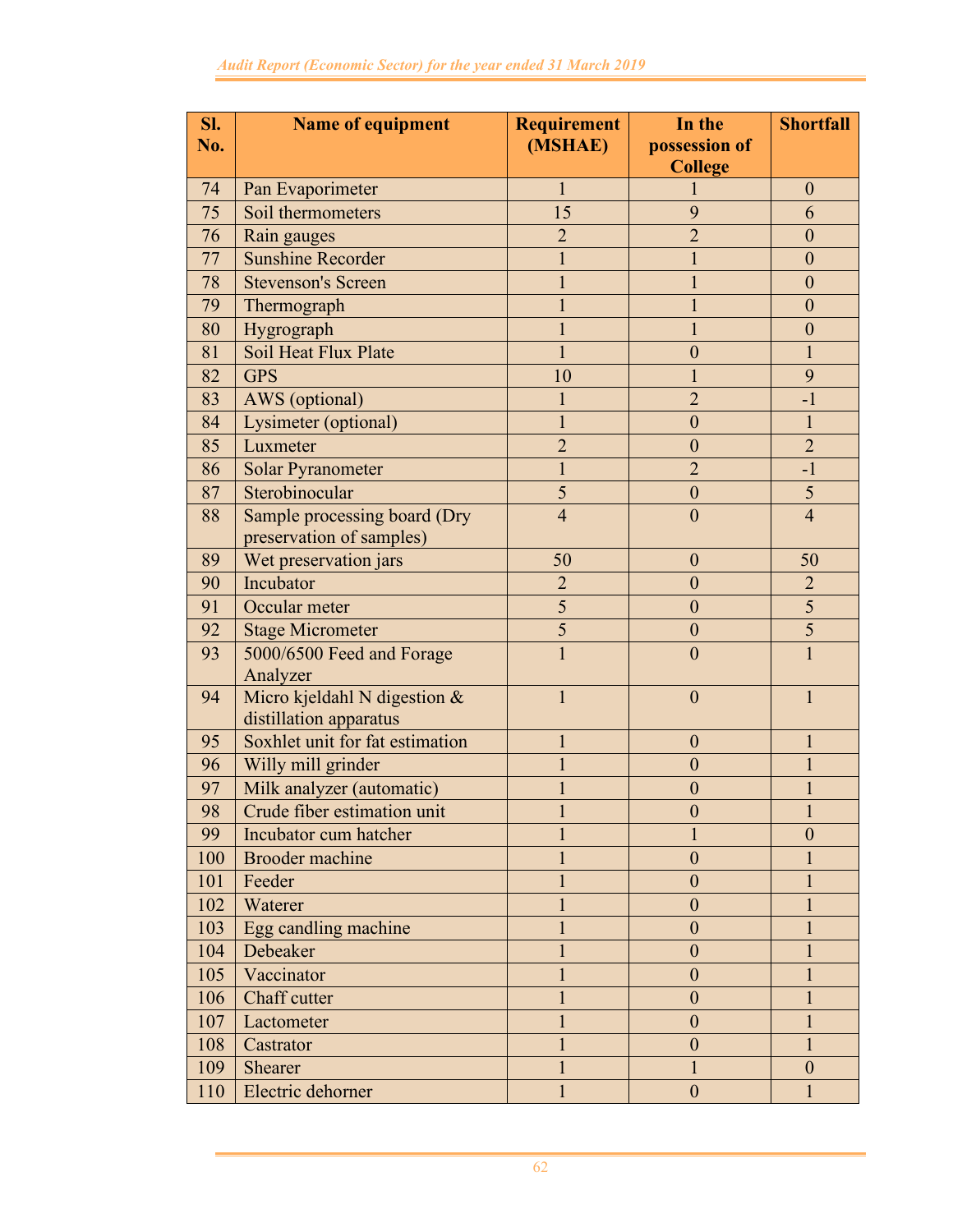| SI.<br>No. | <b>Name of equipment</b>                            | <b>Requirement</b><br>(MSHAE) | In the<br>possession of<br><b>College</b> | <b>Shortfall</b> |
|------------|-----------------------------------------------------|-------------------------------|-------------------------------------------|------------------|
| 111        | Artificial vagina                                   |                               | 0                                         |                  |
| 112        | Common medication device                            |                               |                                           | $\Omega$         |
| 113        | Cattle crate                                        |                               | $\overline{0}$                            |                  |
| 114        | Seed drill                                          |                               | $\overline{0}$                            |                  |
| 115        | Working models of reaper and<br>mowers              | $\overline{2}$                | $\theta$                                  | $\overline{2}$   |
| 116        | Cut model of CI & SI engine                         |                               | $\overline{0}$                            |                  |
| 117        | Cut model of tractor                                |                               | $\overline{0}$                            |                  |
| 118        | <b>Internet Server</b>                              |                               | $\overline{0}$                            |                  |
| 119        | <b>Intranet Server</b>                              |                               | $\theta$                                  |                  |
| 120        | Heavy duty photocopiers                             | $\overline{2}$                |                                           |                  |
| 121        | Computerized Issue and                              | $\overline{2}$                | $\overline{0}$                            | $\overline{2}$   |
|            | <b>Catalogue Systems</b>                            |                               |                                           |                  |
| 122        | CCTV monitoring system for                          |                               | $\overline{0}$                            |                  |
|            | library                                             |                               |                                           |                  |
| 123        | <b>RFID and Access Control System</b><br>(Optional) | 1                             | $\theta$                                  |                  |
| 124        | <b>Broadband Internet Connectivity</b>              | $\mathbf{1}$                  | $\theta$                                  |                  |
|            | with minimum speed of 1Gbps                         |                               |                                           |                  |
|            | <b>Total</b>                                        | 853                           | 305                                       | 548              |

Source: University Records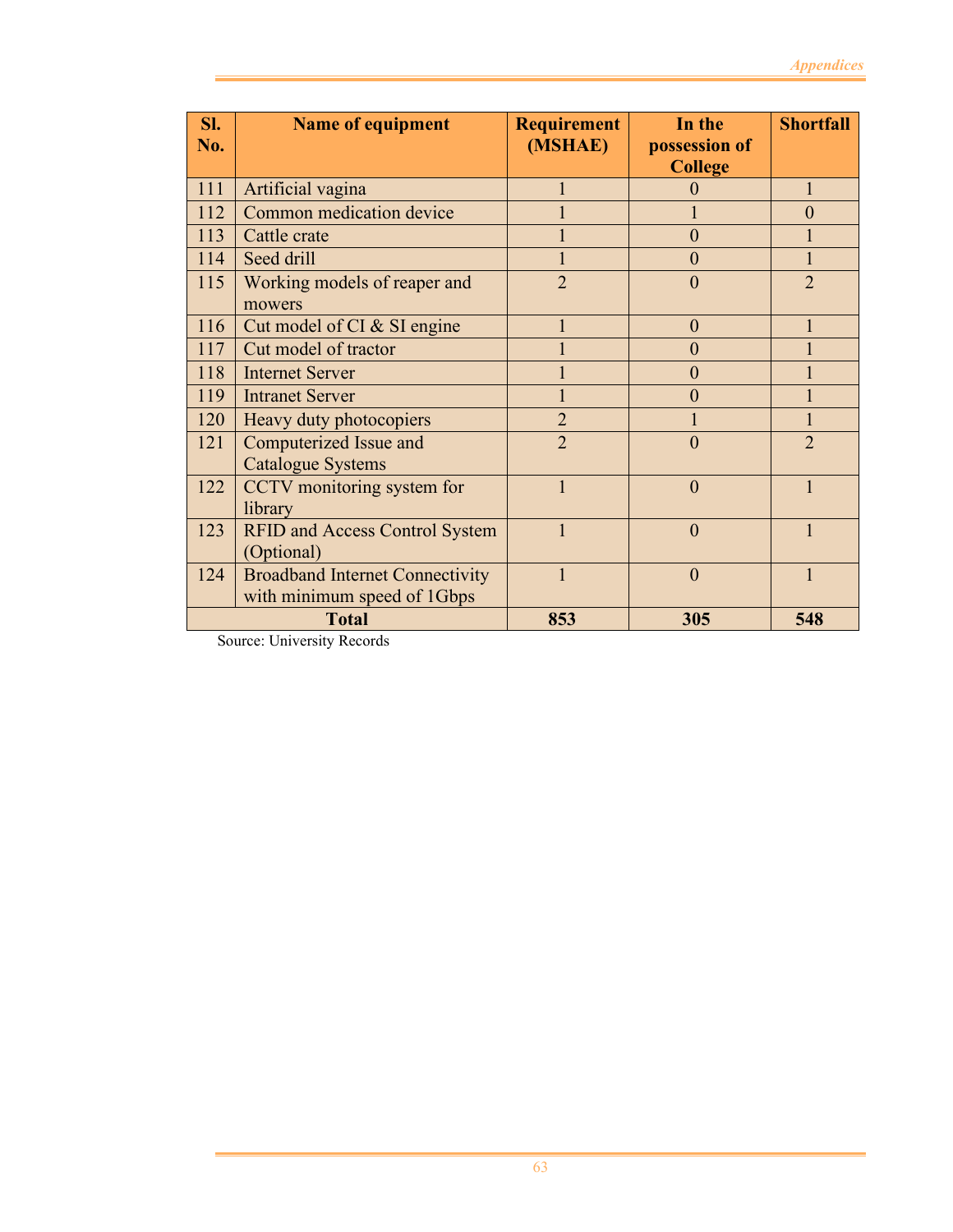## **Instances of duplicate invoices submitted for different works**

*(Reference: Paragraph 3.1 - Page: 43)* 

| SI.<br>No.     | <b>Invoice No.</b><br>and Date     | <b>Amount</b><br>(3) | Quantity<br>(MT)      | Work for which bitumen was purchased (as noted<br>in the invoice)                                                                                                                                               | Work to which copy of the invoice was submitted<br>in support of purchase of bitumen                                                                                                                                                        |
|----------------|------------------------------------|----------------------|-----------------------|-----------------------------------------------------------------------------------------------------------------------------------------------------------------------------------------------------------------|---------------------------------------------------------------------------------------------------------------------------------------------------------------------------------------------------------------------------------------------|
|                | 63000592718<br>dated<br>27/03/2017 | 3,11,884             | 9.720<br><b>VG 30</b> | Thavinjal-Valad-Kunjome road, km 0/000 to 8/300<br>under Roads Division, Wayanad, Contractor:<br>Farooque Constructions, Alappuzha                                                                              | Thavinjal-Valad-Kunjome road, km 0/000 to 8/300<br>under Roads Division, Wayanad<br>Contractor: Farooque Constructions, Alappuzha<br>(Quintuplicate copy submitted)                                                                         |
| 2              | 6300016644<br>dated<br>16/05/2017  | 2,30,012             | 6.370<br>Emulsion     | Airport road-Providing DBM to Thalassery -Irikkur<br>road from km 3/300 to 15/000 under Roads Division,<br>Kannur.<br>Contractor: Farooque Constructions, Alappuzha                                             | Thavinjal-Valad-Kunjome road, km 0/000 to 8/300<br>under Roads Division, Wayanad<br>Contractor: Farooque Constructions, Alappuzha<br>(Quintuplicate copy submitted)                                                                         |
| 3              | 4550075564<br>dated<br>18/01/2018  | 2,96,987             | 7.826<br>Emulsion     | providing<br>BM&BC<br>$\overline{t}$<br>Improvements<br>and<br>Methurumba - Chapparappadavu - Kuttoor road km<br>16/450 to 23/285 under Roads Division, Kannur.<br>Contractor: M/s Abcon Engineering, Kasaragod | <b>BM&amp;BC</b><br>providing<br>Improvements<br>and<br>to<br>Methurumba - Chapparappadavu - Kuttoor road km<br>16/450 to 23/285 under Roads Division, Kannur.<br>Contractor M/s Abcon Engineering, Kasaragod<br>(Duplicate copy submitted) |
| $\overline{4}$ | 4550067335<br>dated<br>30/12/2017  | 1,19,312             | 3.094<br>Emulsion     | Manvila-pullukadavu road km 0/000 to 3/000 under<br>Roads Division, Thiruvananthapuram.<br>Contractor: Sri. A. Thajudeen                                                                                        | Improvement to Karattee-Nagaroor-Puthusserymukku<br>road, from chainage 0/000 to 4/000 under Roads<br>Division, Thiruvananthapuram.<br>Contractor Sri. A. Thajudeen<br>(Duplicate copy submitted)                                           |
| 5              | 4550017329<br>dated<br>25/08/2017  | 2,64,139             | 9.469<br><b>VG30</b>  | Mechira-Sastampara-Vilappilsala road under Roads<br>Division, Thiruvananthapuram.<br>Contractor: Sri. A. Thajudeen                                                                                              | Improvement to Karattee-Nagaroor-Puthusserymukku<br>road, from chainage 0/000 to 4/000 under Roads<br>Division, Thiruvananthapuram.<br>Contractor Sri. A. Thajudeen<br>(Duplicate copy submitted)                                           |
|                |                                    | ₹12,22,334           | 36.48 MT              |                                                                                                                                                                                                                 |                                                                                                                                                                                                                                             |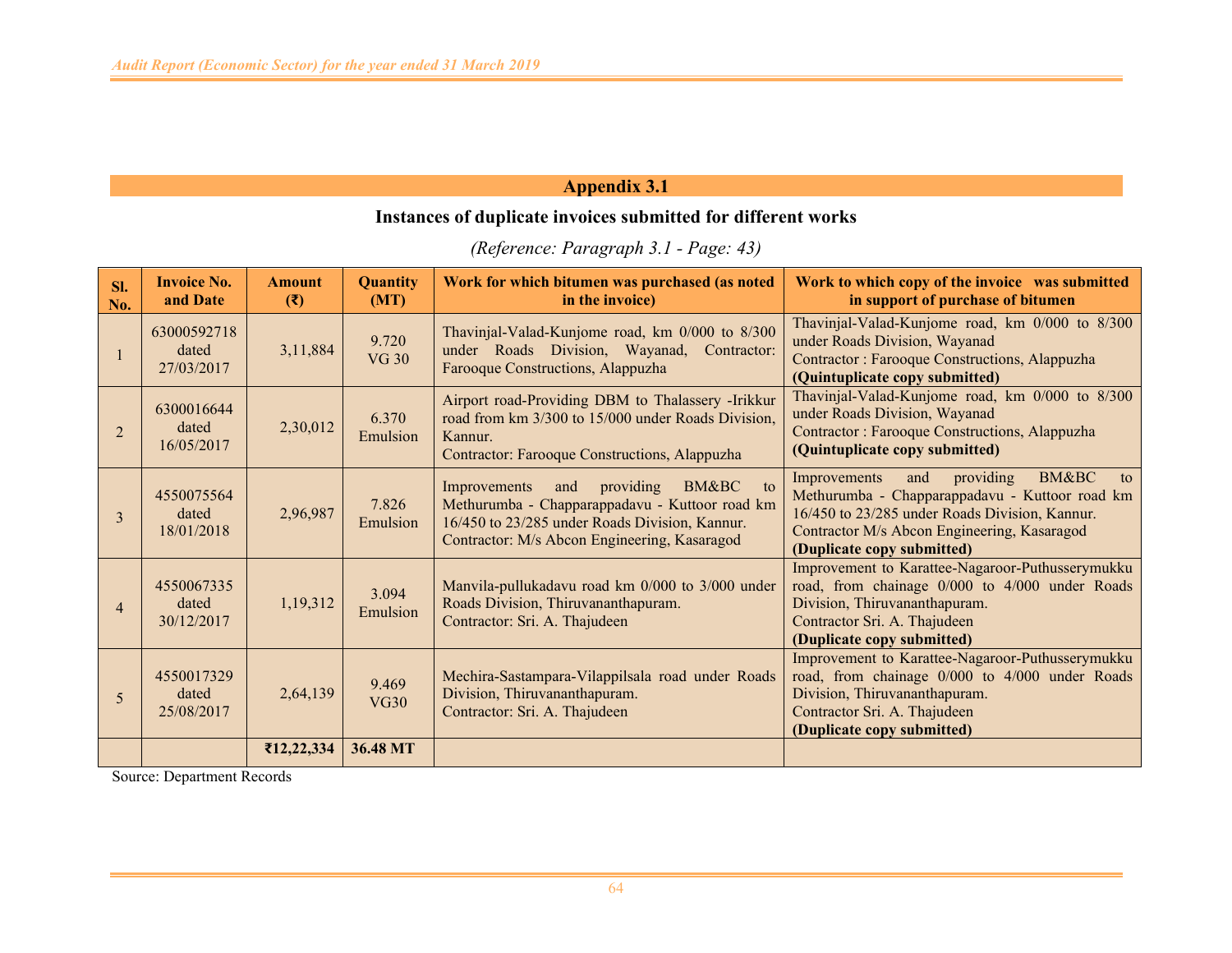## **Details of the additional payments made to the contractors on account of the inadmissible items**

| Sl. No. & Name<br>of bridge work                          | <b>Items included in the Original Estimate</b>                                                                                                                                                                                                                                                                                                                                                                                                                                                                                                                                                                                                                                                                                                                                                                                                                                                                                                                                                                                                                                                                                                                  | <b>Additional/extra items</b><br>included in the Revised<br><b>Estimate corresponding to</b><br>the items under Col. 2                                                                                                            | <b>Expenditure</b><br>on the<br>additional/<br>extra items<br>$(\overline{\mathbf{x}})$ | <b>Remarks</b>                                                                                                                                                                                                                                                                                                                                                                                                                                                                                                                                                                         |
|-----------------------------------------------------------|-----------------------------------------------------------------------------------------------------------------------------------------------------------------------------------------------------------------------------------------------------------------------------------------------------------------------------------------------------------------------------------------------------------------------------------------------------------------------------------------------------------------------------------------------------------------------------------------------------------------------------------------------------------------------------------------------------------------------------------------------------------------------------------------------------------------------------------------------------------------------------------------------------------------------------------------------------------------------------------------------------------------------------------------------------------------------------------------------------------------------------------------------------------------|-----------------------------------------------------------------------------------------------------------------------------------------------------------------------------------------------------------------------------------|-----------------------------------------------------------------------------------------|----------------------------------------------------------------------------------------------------------------------------------------------------------------------------------------------------------------------------------------------------------------------------------------------------------------------------------------------------------------------------------------------------------------------------------------------------------------------------------------------------------------------------------------------------------------------------------------|
|                                                           |                                                                                                                                                                                                                                                                                                                                                                                                                                                                                                                                                                                                                                                                                                                                                                                                                                                                                                                                                                                                                                                                                                                                                                 | 3                                                                                                                                                                                                                                 | $\boldsymbol{\Delta}$                                                                   |                                                                                                                                                                                                                                                                                                                                                                                                                                                                                                                                                                                        |
| 1. Construction<br>of Chekki-<br>kkadavu Bridge           | Item-7: Sinking of RCC (M 200) circular well of 9m external<br>dia and 6.60m internal dia in all classes of soil other than rock<br>to lines and levels and plumb by scooping out earth from<br>inside and below steining with dredgers or any other<br>applications for abutment wells including hire charges,<br>labour charges, dewatering, casting, vibrating, removal of<br>obstacles, dumping the spoil at suitable places with all leads<br>and lifts, incidental expenses etc. complete as per standard<br>specifications and as directed by the departmental officers.<br><b>Item-8:</b> Sinking of RCC circular well of 6.50 m outer dia and<br>4.30m inner dia in all classes of soil other than rock to lines<br>and levels and plumb by scooping out earth from inside and<br>below steining with dredgers or any other applications for<br>abutment wells including hire charges, labour charges,<br>dewatering, casting, vibrating, removal of obstacles,<br>dumping the spoil at suitable places with all leads and lifts,<br>incidental expenses etc. complete as per standard<br>specifications and as directed by the departmental officers. | Item No.30 of Appendix<br>labours &<br>A: Actual<br>machineries for removal of<br>abstract and seating of<br>wells.                                                                                                               | 1,35,41,526                                                                             | According to $Sn.1216$ (e) of<br>MoRTH specifications for Roads<br>and Bridge works, the contract<br>unit rates for sinking of wells<br>shall cover the cost of labour,<br>tools, equipment and plant and<br>for all operations and other<br>incidentals for sinking of wells<br>including seating. The contract<br>unit rates of items 7 & 8 are<br>inclusive of the items 'hire<br>charges, labour charges' and<br>'seating of wells' which is<br>incidental to the work 'sinking of<br>well. So, the contractor is not<br>eligible for separate payments for<br>any of these items. |
| 2. Construction<br>of<br>Kariyattukadavu<br><b>Bridge</b> | Item-5: Sinking of RCC circular well of 6.5 m outer dia and<br>4.5 m inner dia for foundation of piers in all classes of soil<br>other than rock to lines and levels and plumb by scooping<br>out earth from inside and below steining with dredgers or any<br>other appliances including hire charges, labour charges,<br>dewatering, casting, vibrating, removal of obstacles, dumping<br>the spoil at suitable places with all leads and lifts, incidental<br>expenses etc. complete as per standard specifications and as<br>directed by the departmental officers.                                                                                                                                                                                                                                                                                                                                                                                                                                                                                                                                                                                         | Additional item No.28:<br>Cutting and breaking down<br>in to small pieces boulders<br>more than 40 dm3 and<br>logs of wood more than 100<br>dm3 in size from below the<br>cutting edge portion of the<br>well kerb etc. complete. | 43, 17, 254                                                                             | The contract unit rate of item 5 of<br>the original estimate was for<br>sinking of well in all classes of<br>soil, except rock and removal of<br>obstacles irrespective of their<br>size. The contractor quoted rates<br>considering these aspects. So, the<br>contractor was not eligible for<br>for<br>separate<br>payments<br>the                                                                                                                                                                                                                                                   |

### *(Reference: Paragraph 3.2 - Page: 45)*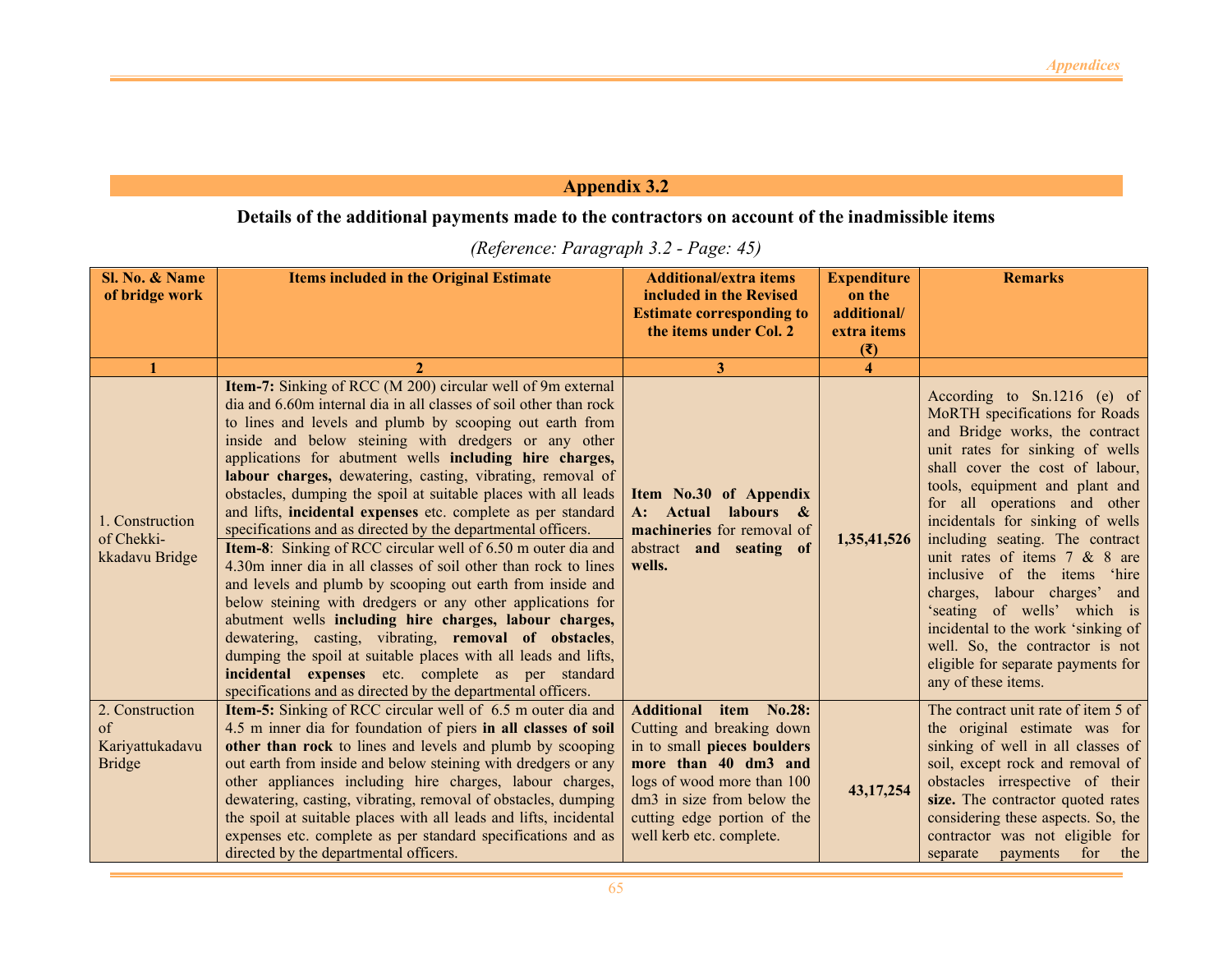| Sl. No. & Name<br>of bridge work                      | <b>Items included in the Original Estimate</b>                                                                                                                                                                                                                                                                                                                                                                                                                                                                                                                                | <b>Additional/extra items</b><br>included in the Revised<br><b>Estimate corresponding to</b><br>the items under Col. 2                                                                                                                           | <b>Expenditure</b><br>on the<br>additional/<br>extra items<br>(3) | <b>Remarks</b>                                                                                                                                                                      |
|-------------------------------------------------------|-------------------------------------------------------------------------------------------------------------------------------------------------------------------------------------------------------------------------------------------------------------------------------------------------------------------------------------------------------------------------------------------------------------------------------------------------------------------------------------------------------------------------------------------------------------------------------|--------------------------------------------------------------------------------------------------------------------------------------------------------------------------------------------------------------------------------------------------|-------------------------------------------------------------------|-------------------------------------------------------------------------------------------------------------------------------------------------------------------------------------|
|                                                       | $\overline{2}$                                                                                                                                                                                                                                                                                                                                                                                                                                                                                                                                                                | 3                                                                                                                                                                                                                                                | 4                                                                 |                                                                                                                                                                                     |
|                                                       |                                                                                                                                                                                                                                                                                                                                                                                                                                                                                                                                                                               |                                                                                                                                                                                                                                                  |                                                                   | removal of boulders of more than<br>40 dm3 and logs of wood more<br>than 100 dm3 in size.                                                                                           |
|                                                       |                                                                                                                                                                                                                                                                                                                                                                                                                                                                                                                                                                               | Item No.29: Seating of well<br>in hard rock up to average<br>depth of 50 cm by cutting<br>and breaking down the rock<br>by using Jack hammer,<br>chisel etc. to maintain the<br>well in correct level and<br>embedment in rock etc.<br>complete. |                                                                   | As stated against work No.1,<br>seating of wells' is incidental to<br>the work 'sinking of well. So, the<br>contractor was not eligible for<br>separate payments for that work.     |
| Construction<br>3.<br>of<br>Pathikkalkadavu<br>bridge | Item No.8:: Sinking of RCC circular well of 8.5m outer dia<br>and 6.5m inner dia for foundation of abutments in all classes<br>of soil other than rock to lines and levels and plumb by<br>scooping out earth from inside and below steining with<br>dredgers or any other appliances including hire charges,<br>labour charges, dewatering, casting, vibrating, removal of<br>obstacles, dumping the spoil at suitable places with all leads<br>and lifts, incidental expenses etc. complete as per standard<br>specifications and as directed by the departmental officers. | Extra Item 2: Removal of<br>obstacles and Seating of<br><b>Well engaging Labour and</b><br>equipment                                                                                                                                             | 20,19,088                                                         | The contractor was not eligible<br>for<br>separate<br>payment<br>for<br>removing obstacles and seating of<br>well, for reasons stated in the<br>remarks column against work<br>No.1 |
|                                                       | <b>Total</b>                                                                                                                                                                                                                                                                                                                                                                                                                                                                                                                                                                  |                                                                                                                                                                                                                                                  | 1,98,77,868                                                       |                                                                                                                                                                                     |

Source: Department Records

**Note** :

 The labour charges and hire charges of machineries for removal of obstacles and seating of wells, claimed as extra items in the revised estimates, were already included in the original estimate by the words, "*including hire charges, labour charges, dewatering, casting, vibrating, removal of obstacles, dumping the spoil at suitable places with all leads and lifts, incidental expenses*"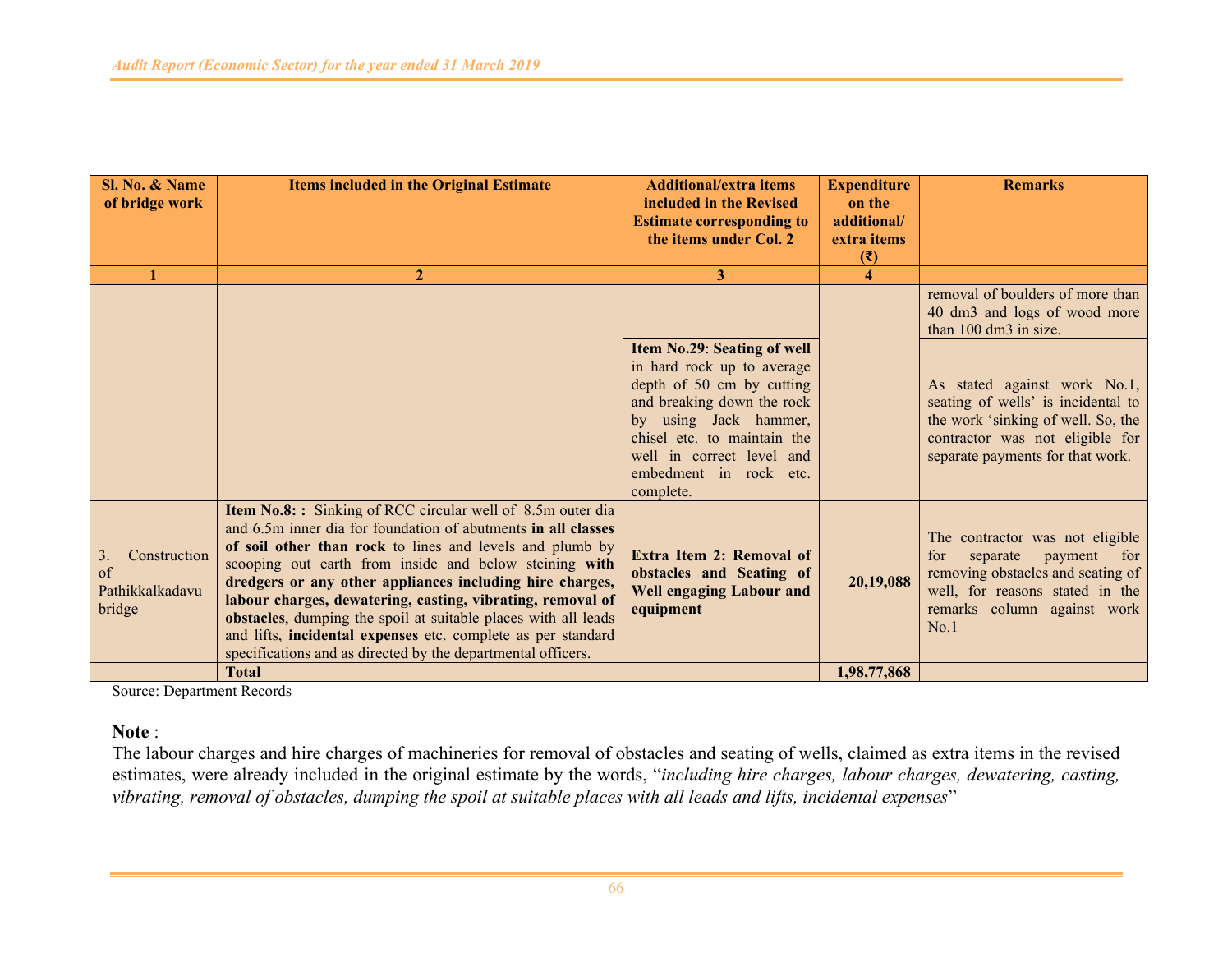## **Details of works involving short recovery of cost of bitumen**

| <b>Agreement No</b>                   | Rate of<br>bitumen as<br>per<br>Agreement /<br>estimate $(\bar{\zeta})$ | <b>Quantity of</b><br><b>bitumen</b><br>used in the<br>work (in<br>MT) | <b>Amount</b><br>required to be<br>recovered as<br>per agreement/<br>estimate $(\bar{\tau})$<br>(2x3) | <b>Amount</b><br>actually<br>recovered<br>$(\overline{\mathbf{z}})$ | <b>Short recovery</b><br>$(\overline{\mathbf{x}})$ |
|---------------------------------------|-------------------------------------------------------------------------|------------------------------------------------------------------------|-------------------------------------------------------------------------------------------------------|---------------------------------------------------------------------|----------------------------------------------------|
| 1                                     | $\overline{2}$                                                          | 3                                                                      | 4                                                                                                     | 5                                                                   | 6                                                  |
|                                       | 51,250                                                                  | 531.420                                                                | 2,72,35,275                                                                                           | 1,63,90,874                                                         | 1,08,44,401                                        |
| SE (K) 60/2015-16<br>dated 22/08/2015 | 37,500                                                                  | 25.940                                                                 | 9,72,750                                                                                              | 8,00,081                                                            | 1,72,669                                           |
|                                       |                                                                         |                                                                        | 2,82,08,025                                                                                           | 1,71,90,955                                                         | 1,10,17,070                                        |
|                                       | 50,600                                                                  | 26.403                                                                 | 13,35,992                                                                                             | 10,83,958                                                           |                                                    |
| SE (K)331/2015-16<br>dated 27/02/2016 | 39,283                                                                  | 4.105                                                                  | 1,61,257                                                                                              | 1,78,738                                                            |                                                    |
|                                       |                                                                         |                                                                        | 14,97,249                                                                                             | 12,62,696                                                           | 2,34,553                                           |
| SE(K)122/2014-15<br>dated 27/03/2015  | 54,400                                                                  | 46.173                                                                 | 25, 11, 811                                                                                           | 18,47,040                                                           | 6,64,771                                           |
| <b>Total</b>                          |                                                                         |                                                                        |                                                                                                       |                                                                     | 1,19,16,394                                        |

*(Reference: Paragraph 3.3 - Page: 47)*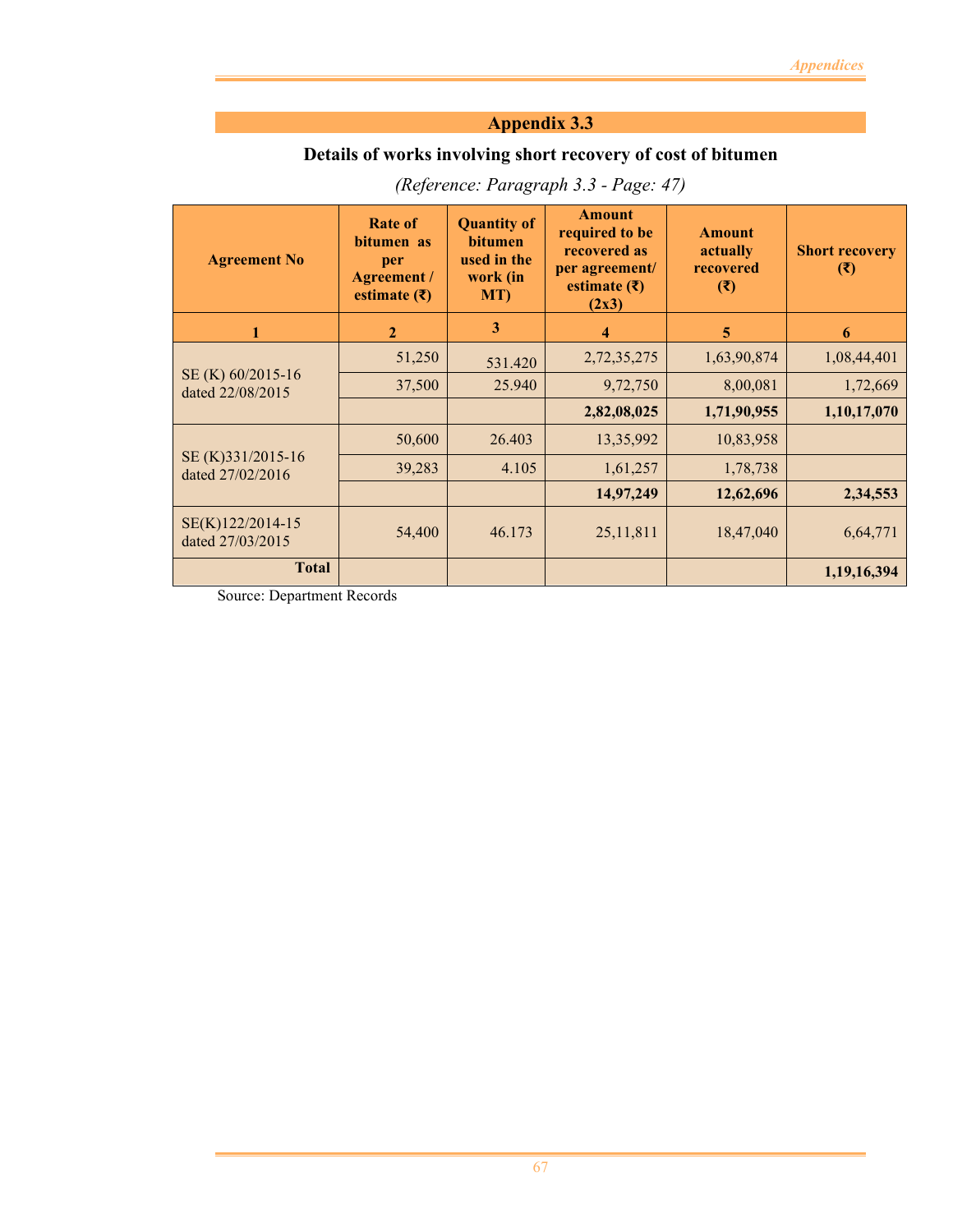## **The works in which cost of bitumen was neither reimbursed nor recovered**

| <b>Sl</b><br>N <sub>o</sub> | <b>Agreement No</b>                                   | <b>Rate of</b><br>bitumen as<br>per<br>Agreement /<br>estimate $(\bar{\mathbf{\mathsf{z}}})$ | <b>Quantity of</b><br>bitumen<br>used in the<br>work<br>executed | <b>Amount</b><br>required to<br>be recovered<br>as per<br>agreement<br>/estimate $( ₹)$<br>(3 x 4) | <b>Amount</b><br>required to<br>be<br>reimbursed<br>to<br>contractors<br>(3) | <b>Undue</b><br>benefit to<br>contractors<br>due to non-<br>recovery of<br>cost of<br>bitumen $(\bar{\mathbf{z}})$<br>$(5-6)$ |
|-----------------------------|-------------------------------------------------------|----------------------------------------------------------------------------------------------|------------------------------------------------------------------|----------------------------------------------------------------------------------------------------|------------------------------------------------------------------------------|-------------------------------------------------------------------------------------------------------------------------------|
| $\mathbf{1}$                | $\overline{2}$                                        | $\overline{\mathbf{3}}$                                                                      | $\overline{\mathbf{4}}$                                          | 5                                                                                                  | 6                                                                            | 7                                                                                                                             |
|                             | SE(K) 138/16-17                                       | 41,000                                                                                       | 326.879                                                          | 1,34,02,039                                                                                        | 1,00,24,455                                                                  |                                                                                                                               |
| $\mathbf{1}$                | dated 10/08/2016                                      | 39,283                                                                                       | 23.908                                                           | 9,39,178                                                                                           | 7,96,300                                                                     |                                                                                                                               |
|                             |                                                       |                                                                                              |                                                                  | 1,43,41,217                                                                                        | 1,08,20,755                                                                  | 35,20,462                                                                                                                     |
|                             |                                                       | 38,167                                                                                       | 557.821                                                          | 2,12,90,354                                                                                        | 1,86,07,729                                                                  |                                                                                                                               |
| $\overline{2}$              | SE(K) 16/17-18                                        | 39,961                                                                                       | 321.971                                                          | 1,28,66,283                                                                                        | 1,27,73,900                                                                  |                                                                                                                               |
|                             | dated 02/06/2017                                      | 33,294                                                                                       | 55.942                                                           | 18,62,532                                                                                          | 19,79,082                                                                    |                                                                                                                               |
|                             |                                                       |                                                                                              |                                                                  | 3,60,19,169                                                                                        | 3,33,60,711                                                                  | 26,58,458                                                                                                                     |
|                             |                                                       | 41,000                                                                                       | 400.198                                                          | 1,64,08,118                                                                                        | 1,44,21,476                                                                  |                                                                                                                               |
| $\overline{\mathbf{3}}$     | SE(K) 375/15-16<br>dated 04/03/2016                   | 39,283                                                                                       | 35.556                                                           | 13,96,746                                                                                          |                                                                              |                                                                                                                               |
|                             |                                                       |                                                                                              |                                                                  | 1,78,04,864                                                                                        | 1,44,21,476                                                                  | 33,83,388                                                                                                                     |
|                             |                                                       | 41,000                                                                                       | 312.598                                                          | 1,28,16,518                                                                                        |                                                                              |                                                                                                                               |
|                             | SE(K) 126/15-16<br>$\overline{4}$<br>dated 17/09/2015 | 39,283                                                                                       | 8.048                                                            | 3,16,150                                                                                           | 1,05,10,209                                                                  |                                                                                                                               |
|                             |                                                       | 29,800                                                                                       | 15.759                                                           | 4,69,618                                                                                           |                                                                              |                                                                                                                               |
|                             |                                                       |                                                                                              |                                                                  | 1,36,02,286                                                                                        | 1,05,10,209                                                                  | 30,92,077                                                                                                                     |
| 5                           | SE(K) 202/15-16<br>dated 06/10/2015                   | 50,600                                                                                       | 67.694                                                           | 34,25,316                                                                                          | 20,16,682                                                                    | 14,08,634                                                                                                                     |
|                             |                                                       | 41,000                                                                                       | 10.977                                                           | 4,50,057                                                                                           | 3,95,578                                                                     |                                                                                                                               |
| 6                           | SE(K) 306/15-16<br>dated 08/02/2016                   | 39,283                                                                                       | 1.590                                                            | 62,460                                                                                             | 58,857                                                                       |                                                                                                                               |
|                             |                                                       |                                                                                              |                                                                  | 5,12,517                                                                                           | 4,54,435                                                                     | 58,082                                                                                                                        |
|                             |                                                       | 50,600                                                                                       | 10.511                                                           | 5,31,857                                                                                           | 64,89,618                                                                    |                                                                                                                               |
|                             |                                                       | 41,000                                                                                       | 187.936                                                          | 77,05,376                                                                                          |                                                                              |                                                                                                                               |
| $\overline{7}$              | SE(K) 9/16-17 dated<br>20/05/2016                     | 39,283                                                                                       | 5.499                                                            | 2,16,017                                                                                           | 1,73,416                                                                     |                                                                                                                               |
|                             |                                                       | 29,800                                                                                       | 9.616                                                            | 2,86,557                                                                                           | 3,01,644                                                                     |                                                                                                                               |
|                             |                                                       |                                                                                              |                                                                  | 87,39,807                                                                                          | 69,64,678                                                                    | 17,75,129                                                                                                                     |
|                             |                                                       | 41,000                                                                                       | 300.205                                                          | 1,23,08,405                                                                                        | 88,59,118                                                                    |                                                                                                                               |
| $8\,$                       | SE (K) 37/2015-16<br>dated 09/07/2015                 | 39,283                                                                                       | 20.951                                                           | 8,23,018                                                                                           | 7,62,148                                                                     |                                                                                                                               |
|                             |                                                       |                                                                                              |                                                                  | 1,31,31,423                                                                                        | 96,21,266                                                                    | 35,10,157                                                                                                                     |
|                             | SE(K) 95/2014-15                                      | 41,320                                                                                       | 187.124                                                          | 77,31,964                                                                                          | 48,68,599                                                                    |                                                                                                                               |
| 9                           | dated 24/12/2014                                      | 34,975                                                                                       | 27.520                                                           | 9,62,512                                                                                           | 7,71,427                                                                     |                                                                                                                               |
|                             |                                                       |                                                                                              |                                                                  | 86,94,476                                                                                          | 56,40,026                                                                    | 30,54,450                                                                                                                     |
|                             | SE (K) 64/2015-16                                     | 41,320                                                                                       | 62.727                                                           | 25,91,880                                                                                          | 21, 37, 873                                                                  |                                                                                                                               |
| $10\,$                      | dated 26/08/2015                                      | 34,975                                                                                       | 11.834                                                           | 4,13,894                                                                                           | 3,65,790                                                                     |                                                                                                                               |
|                             |                                                       |                                                                                              |                                                                  | 30,05,774                                                                                          | 25,03,663                                                                    | 5,02,111                                                                                                                      |

| (Reference: Paragraph 3.3 - Page: 48) |  |  |
|---------------------------------------|--|--|
|                                       |  |  |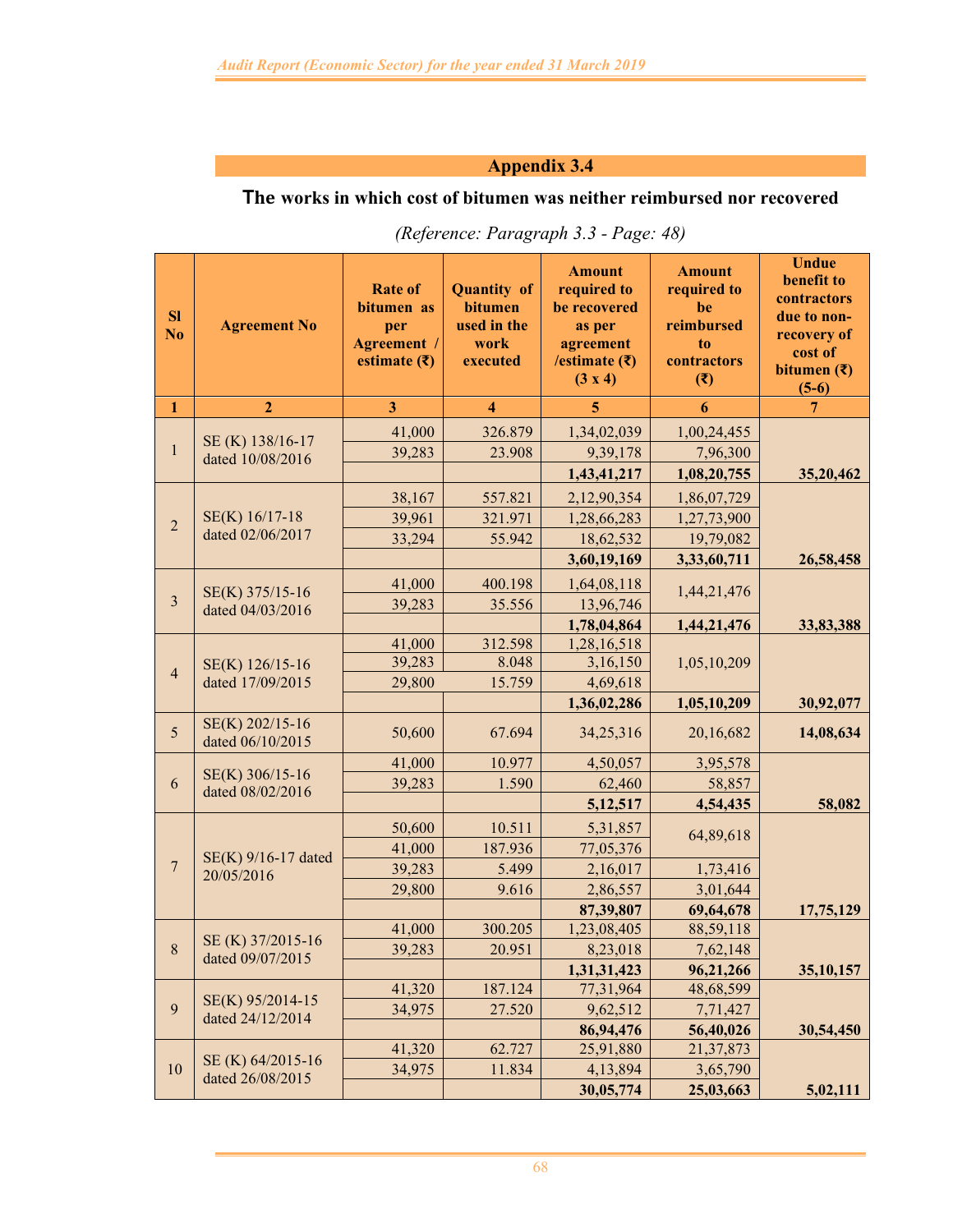| $\mathbf{1}$<br>$\overline{3}$<br>$\overline{\mathbf{4}}$<br>$\overline{2}$<br>6<br>5<br>7<br>41,000<br>125.563<br>51,48,083<br>40,75,932<br>11<br>39,283<br>18.386<br>7,22,257<br>6,83,842<br>SE (K) 99/2016-17<br>dated 15/07/2016<br>58,70,340<br>47,59,774<br>11,10,566<br>45.029<br>18,46,189<br>41,000<br>12,83,639<br>SE(K) 300/15-16<br>12<br>2,73,174<br>39,283<br>6.954<br>2,00,679<br>dated 06/02/2016<br>21,19,363<br>14,84,318<br>6,35,045<br>12,20,345<br>41,320<br>29.534<br>7,88,690<br>SE(K) 96/2014-15<br>13<br>34,975<br>8.868<br>3,10,158<br>2,41,486<br>dated 24/12/2014<br>15,30,503<br>10,30,176<br>5,00,327<br>11,72,190<br>8,06,937<br>41,000<br>28.590<br>SE(K) 332/2015-16<br>39,283<br>1,05,986<br>2.698<br>79,885<br>14<br>dated 27/02/2016<br>70,616<br>29,800<br>74,411<br>2.497<br>3,95,149<br>13,52,587<br>9,57,438<br>50,600<br>9.653<br>4,88,442<br>2,83,239<br>SE(K) 4/2015-16<br>15<br>39,040<br>1.924<br>75,113<br>58,032<br>dated 10/04/2015<br>5,63,555<br>3,41,271<br>2,22,284<br>7.520<br>3,08,320<br>2,27,520<br>41,000<br>SE (K) 287/2015-16<br>1.703<br>39,283<br>66,899<br>51,484<br>16<br>dated 27/01/2016<br>0.684<br>20,383<br>20,441<br>29,800<br>3,95,602<br>2,99,445<br>96,157<br>12.220<br>49,610<br>6,06,234<br>3,27,677<br>EE/85/2015-16<br>17<br>47,238<br>2.014<br>95,137<br>55,406<br>dated 16/11/2015<br>7,01,371<br>3,83,083<br>3,18,288<br>11,15,923<br>7,56,761<br>55,200<br>20.216<br>EE/155/2014-15<br>18<br>1.786<br>73,940<br>41,400<br>61,576<br>dated 13/10/2014<br>3,71,526<br>11,89,863<br>8,18,337<br>14.405<br>7,31,774<br>50,800<br>5,36,389<br>EE/128/14-15 dated<br>19<br>38,100<br>2.042<br>77,800<br>70,402<br>29/09/2014<br>8,09,574<br>2,02,783<br>6,06,791<br>8,89,508<br>50,800<br>17.510<br>7,54,018<br>EE/127/14-15 dated<br>20<br>38,100<br>1.550<br>59,055<br>62,826<br>29/09/2014<br>9,48,563<br>8,16,844<br>1,31,719<br>50,800<br>12.353<br>6,27,532<br>5,59,254<br>EE/122/14-15 dated<br>21<br>65,940<br>36,614<br>38,100<br>0.961<br>38,952<br>24/09/2014<br>6,64,146<br>5,98,206 | <b>Sl</b><br>N <sub>o</sub> | <b>Agreement No</b> | <b>Rate of</b><br>bitumen as<br>per<br>Agreement /<br>estimate $(\bar{\mathbf{\mathsf{z}}})$ | <b>Quantity of</b><br>bitumen<br>used in the<br>work<br>executed | <b>Amount</b><br>required to<br>be recovered<br>as per<br>agreement<br>/estimate $( ₹)$<br>(3 x 4) | <b>Amount</b><br>required to<br>be<br>reimbursed<br>to<br>contractors<br>$(\overline{\mathbf{x}})$ | <b>Undue</b><br>benefit to<br>contractors<br>due to non-<br>recovery of<br>cost of<br>bitumen $(\overline{\mathbf{z}})$<br>$(5-6)$ |
|----------------------------------------------------------------------------------------------------------------------------------------------------------------------------------------------------------------------------------------------------------------------------------------------------------------------------------------------------------------------------------------------------------------------------------------------------------------------------------------------------------------------------------------------------------------------------------------------------------------------------------------------------------------------------------------------------------------------------------------------------------------------------------------------------------------------------------------------------------------------------------------------------------------------------------------------------------------------------------------------------------------------------------------------------------------------------------------------------------------------------------------------------------------------------------------------------------------------------------------------------------------------------------------------------------------------------------------------------------------------------------------------------------------------------------------------------------------------------------------------------------------------------------------------------------------------------------------------------------------------------------------------------------------------------------------------------------------------------------------------------------------------------------------------------------------------------------------------------------------------------------------------------------------------------------------------------------------------------------------------------------------------------------------------------------------------------|-----------------------------|---------------------|----------------------------------------------------------------------------------------------|------------------------------------------------------------------|----------------------------------------------------------------------------------------------------|----------------------------------------------------------------------------------------------------|------------------------------------------------------------------------------------------------------------------------------------|
|                                                                                                                                                                                                                                                                                                                                                                                                                                                                                                                                                                                                                                                                                                                                                                                                                                                                                                                                                                                                                                                                                                                                                                                                                                                                                                                                                                                                                                                                                                                                                                                                                                                                                                                                                                                                                                                                                                                                                                                                                                                                            |                             |                     |                                                                                              |                                                                  |                                                                                                    |                                                                                                    |                                                                                                                                    |
|                                                                                                                                                                                                                                                                                                                                                                                                                                                                                                                                                                                                                                                                                                                                                                                                                                                                                                                                                                                                                                                                                                                                                                                                                                                                                                                                                                                                                                                                                                                                                                                                                                                                                                                                                                                                                                                                                                                                                                                                                                                                            |                             |                     |                                                                                              |                                                                  |                                                                                                    |                                                                                                    |                                                                                                                                    |
|                                                                                                                                                                                                                                                                                                                                                                                                                                                                                                                                                                                                                                                                                                                                                                                                                                                                                                                                                                                                                                                                                                                                                                                                                                                                                                                                                                                                                                                                                                                                                                                                                                                                                                                                                                                                                                                                                                                                                                                                                                                                            |                             |                     |                                                                                              |                                                                  |                                                                                                    |                                                                                                    |                                                                                                                                    |
|                                                                                                                                                                                                                                                                                                                                                                                                                                                                                                                                                                                                                                                                                                                                                                                                                                                                                                                                                                                                                                                                                                                                                                                                                                                                                                                                                                                                                                                                                                                                                                                                                                                                                                                                                                                                                                                                                                                                                                                                                                                                            |                             |                     |                                                                                              |                                                                  |                                                                                                    |                                                                                                    |                                                                                                                                    |
|                                                                                                                                                                                                                                                                                                                                                                                                                                                                                                                                                                                                                                                                                                                                                                                                                                                                                                                                                                                                                                                                                                                                                                                                                                                                                                                                                                                                                                                                                                                                                                                                                                                                                                                                                                                                                                                                                                                                                                                                                                                                            |                             |                     |                                                                                              |                                                                  |                                                                                                    |                                                                                                    |                                                                                                                                    |
|                                                                                                                                                                                                                                                                                                                                                                                                                                                                                                                                                                                                                                                                                                                                                                                                                                                                                                                                                                                                                                                                                                                                                                                                                                                                                                                                                                                                                                                                                                                                                                                                                                                                                                                                                                                                                                                                                                                                                                                                                                                                            |                             |                     |                                                                                              |                                                                  |                                                                                                    |                                                                                                    |                                                                                                                                    |
|                                                                                                                                                                                                                                                                                                                                                                                                                                                                                                                                                                                                                                                                                                                                                                                                                                                                                                                                                                                                                                                                                                                                                                                                                                                                                                                                                                                                                                                                                                                                                                                                                                                                                                                                                                                                                                                                                                                                                                                                                                                                            |                             |                     |                                                                                              |                                                                  |                                                                                                    |                                                                                                    |                                                                                                                                    |
|                                                                                                                                                                                                                                                                                                                                                                                                                                                                                                                                                                                                                                                                                                                                                                                                                                                                                                                                                                                                                                                                                                                                                                                                                                                                                                                                                                                                                                                                                                                                                                                                                                                                                                                                                                                                                                                                                                                                                                                                                                                                            |                             |                     |                                                                                              |                                                                  |                                                                                                    |                                                                                                    |                                                                                                                                    |
|                                                                                                                                                                                                                                                                                                                                                                                                                                                                                                                                                                                                                                                                                                                                                                                                                                                                                                                                                                                                                                                                                                                                                                                                                                                                                                                                                                                                                                                                                                                                                                                                                                                                                                                                                                                                                                                                                                                                                                                                                                                                            |                             |                     |                                                                                              |                                                                  |                                                                                                    |                                                                                                    |                                                                                                                                    |
|                                                                                                                                                                                                                                                                                                                                                                                                                                                                                                                                                                                                                                                                                                                                                                                                                                                                                                                                                                                                                                                                                                                                                                                                                                                                                                                                                                                                                                                                                                                                                                                                                                                                                                                                                                                                                                                                                                                                                                                                                                                                            |                             |                     |                                                                                              |                                                                  |                                                                                                    |                                                                                                    |                                                                                                                                    |
|                                                                                                                                                                                                                                                                                                                                                                                                                                                                                                                                                                                                                                                                                                                                                                                                                                                                                                                                                                                                                                                                                                                                                                                                                                                                                                                                                                                                                                                                                                                                                                                                                                                                                                                                                                                                                                                                                                                                                                                                                                                                            |                             |                     |                                                                                              |                                                                  |                                                                                                    |                                                                                                    |                                                                                                                                    |
|                                                                                                                                                                                                                                                                                                                                                                                                                                                                                                                                                                                                                                                                                                                                                                                                                                                                                                                                                                                                                                                                                                                                                                                                                                                                                                                                                                                                                                                                                                                                                                                                                                                                                                                                                                                                                                                                                                                                                                                                                                                                            |                             |                     |                                                                                              |                                                                  |                                                                                                    |                                                                                                    |                                                                                                                                    |
|                                                                                                                                                                                                                                                                                                                                                                                                                                                                                                                                                                                                                                                                                                                                                                                                                                                                                                                                                                                                                                                                                                                                                                                                                                                                                                                                                                                                                                                                                                                                                                                                                                                                                                                                                                                                                                                                                                                                                                                                                                                                            |                             |                     |                                                                                              |                                                                  |                                                                                                    |                                                                                                    |                                                                                                                                    |
|                                                                                                                                                                                                                                                                                                                                                                                                                                                                                                                                                                                                                                                                                                                                                                                                                                                                                                                                                                                                                                                                                                                                                                                                                                                                                                                                                                                                                                                                                                                                                                                                                                                                                                                                                                                                                                                                                                                                                                                                                                                                            |                             |                     |                                                                                              |                                                                  |                                                                                                    |                                                                                                    |                                                                                                                                    |
|                                                                                                                                                                                                                                                                                                                                                                                                                                                                                                                                                                                                                                                                                                                                                                                                                                                                                                                                                                                                                                                                                                                                                                                                                                                                                                                                                                                                                                                                                                                                                                                                                                                                                                                                                                                                                                                                                                                                                                                                                                                                            |                             |                     |                                                                                              |                                                                  |                                                                                                    |                                                                                                    |                                                                                                                                    |
|                                                                                                                                                                                                                                                                                                                                                                                                                                                                                                                                                                                                                                                                                                                                                                                                                                                                                                                                                                                                                                                                                                                                                                                                                                                                                                                                                                                                                                                                                                                                                                                                                                                                                                                                                                                                                                                                                                                                                                                                                                                                            |                             |                     |                                                                                              |                                                                  |                                                                                                    |                                                                                                    |                                                                                                                                    |
|                                                                                                                                                                                                                                                                                                                                                                                                                                                                                                                                                                                                                                                                                                                                                                                                                                                                                                                                                                                                                                                                                                                                                                                                                                                                                                                                                                                                                                                                                                                                                                                                                                                                                                                                                                                                                                                                                                                                                                                                                                                                            |                             |                     |                                                                                              |                                                                  |                                                                                                    |                                                                                                    |                                                                                                                                    |
|                                                                                                                                                                                                                                                                                                                                                                                                                                                                                                                                                                                                                                                                                                                                                                                                                                                                                                                                                                                                                                                                                                                                                                                                                                                                                                                                                                                                                                                                                                                                                                                                                                                                                                                                                                                                                                                                                                                                                                                                                                                                            |                             |                     |                                                                                              |                                                                  |                                                                                                    |                                                                                                    |                                                                                                                                    |
|                                                                                                                                                                                                                                                                                                                                                                                                                                                                                                                                                                                                                                                                                                                                                                                                                                                                                                                                                                                                                                                                                                                                                                                                                                                                                                                                                                                                                                                                                                                                                                                                                                                                                                                                                                                                                                                                                                                                                                                                                                                                            |                             |                     |                                                                                              |                                                                  |                                                                                                    |                                                                                                    |                                                                                                                                    |
|                                                                                                                                                                                                                                                                                                                                                                                                                                                                                                                                                                                                                                                                                                                                                                                                                                                                                                                                                                                                                                                                                                                                                                                                                                                                                                                                                                                                                                                                                                                                                                                                                                                                                                                                                                                                                                                                                                                                                                                                                                                                            |                             |                     |                                                                                              |                                                                  |                                                                                                    |                                                                                                    |                                                                                                                                    |
|                                                                                                                                                                                                                                                                                                                                                                                                                                                                                                                                                                                                                                                                                                                                                                                                                                                                                                                                                                                                                                                                                                                                                                                                                                                                                                                                                                                                                                                                                                                                                                                                                                                                                                                                                                                                                                                                                                                                                                                                                                                                            |                             |                     |                                                                                              |                                                                  |                                                                                                    |                                                                                                    |                                                                                                                                    |
|                                                                                                                                                                                                                                                                                                                                                                                                                                                                                                                                                                                                                                                                                                                                                                                                                                                                                                                                                                                                                                                                                                                                                                                                                                                                                                                                                                                                                                                                                                                                                                                                                                                                                                                                                                                                                                                                                                                                                                                                                                                                            |                             |                     |                                                                                              |                                                                  |                                                                                                    |                                                                                                    |                                                                                                                                    |
|                                                                                                                                                                                                                                                                                                                                                                                                                                                                                                                                                                                                                                                                                                                                                                                                                                                                                                                                                                                                                                                                                                                                                                                                                                                                                                                                                                                                                                                                                                                                                                                                                                                                                                                                                                                                                                                                                                                                                                                                                                                                            |                             |                     |                                                                                              |                                                                  |                                                                                                    |                                                                                                    |                                                                                                                                    |
|                                                                                                                                                                                                                                                                                                                                                                                                                                                                                                                                                                                                                                                                                                                                                                                                                                                                                                                                                                                                                                                                                                                                                                                                                                                                                                                                                                                                                                                                                                                                                                                                                                                                                                                                                                                                                                                                                                                                                                                                                                                                            |                             |                     |                                                                                              |                                                                  |                                                                                                    |                                                                                                    |                                                                                                                                    |
|                                                                                                                                                                                                                                                                                                                                                                                                                                                                                                                                                                                                                                                                                                                                                                                                                                                                                                                                                                                                                                                                                                                                                                                                                                                                                                                                                                                                                                                                                                                                                                                                                                                                                                                                                                                                                                                                                                                                                                                                                                                                            |                             |                     |                                                                                              |                                                                  |                                                                                                    |                                                                                                    |                                                                                                                                    |
|                                                                                                                                                                                                                                                                                                                                                                                                                                                                                                                                                                                                                                                                                                                                                                                                                                                                                                                                                                                                                                                                                                                                                                                                                                                                                                                                                                                                                                                                                                                                                                                                                                                                                                                                                                                                                                                                                                                                                                                                                                                                            |                             |                     |                                                                                              |                                                                  |                                                                                                    |                                                                                                    |                                                                                                                                    |
|                                                                                                                                                                                                                                                                                                                                                                                                                                                                                                                                                                                                                                                                                                                                                                                                                                                                                                                                                                                                                                                                                                                                                                                                                                                                                                                                                                                                                                                                                                                                                                                                                                                                                                                                                                                                                                                                                                                                                                                                                                                                            |                             |                     |                                                                                              |                                                                  |                                                                                                    |                                                                                                    |                                                                                                                                    |
|                                                                                                                                                                                                                                                                                                                                                                                                                                                                                                                                                                                                                                                                                                                                                                                                                                                                                                                                                                                                                                                                                                                                                                                                                                                                                                                                                                                                                                                                                                                                                                                                                                                                                                                                                                                                                                                                                                                                                                                                                                                                            |                             |                     |                                                                                              |                                                                  |                                                                                                    |                                                                                                    |                                                                                                                                    |
|                                                                                                                                                                                                                                                                                                                                                                                                                                                                                                                                                                                                                                                                                                                                                                                                                                                                                                                                                                                                                                                                                                                                                                                                                                                                                                                                                                                                                                                                                                                                                                                                                                                                                                                                                                                                                                                                                                                                                                                                                                                                            |                             |                     |                                                                                              |                                                                  |                                                                                                    |                                                                                                    |                                                                                                                                    |
|                                                                                                                                                                                                                                                                                                                                                                                                                                                                                                                                                                                                                                                                                                                                                                                                                                                                                                                                                                                                                                                                                                                                                                                                                                                                                                                                                                                                                                                                                                                                                                                                                                                                                                                                                                                                                                                                                                                                                                                                                                                                            |                             |                     |                                                                                              |                                                                  |                                                                                                    |                                                                                                    |                                                                                                                                    |
|                                                                                                                                                                                                                                                                                                                                                                                                                                                                                                                                                                                                                                                                                                                                                                                                                                                                                                                                                                                                                                                                                                                                                                                                                                                                                                                                                                                                                                                                                                                                                                                                                                                                                                                                                                                                                                                                                                                                                                                                                                                                            |                             |                     |                                                                                              |                                                                  |                                                                                                    |                                                                                                    |                                                                                                                                    |
|                                                                                                                                                                                                                                                                                                                                                                                                                                                                                                                                                                                                                                                                                                                                                                                                                                                                                                                                                                                                                                                                                                                                                                                                                                                                                                                                                                                                                                                                                                                                                                                                                                                                                                                                                                                                                                                                                                                                                                                                                                                                            |                             |                     |                                                                                              |                                                                  |                                                                                                    |                                                                                                    |                                                                                                                                    |
|                                                                                                                                                                                                                                                                                                                                                                                                                                                                                                                                                                                                                                                                                                                                                                                                                                                                                                                                                                                                                                                                                                                                                                                                                                                                                                                                                                                                                                                                                                                                                                                                                                                                                                                                                                                                                                                                                                                                                                                                                                                                            |                             |                     |                                                                                              |                                                                  |                                                                                                    |                                                                                                    |                                                                                                                                    |
|                                                                                                                                                                                                                                                                                                                                                                                                                                                                                                                                                                                                                                                                                                                                                                                                                                                                                                                                                                                                                                                                                                                                                                                                                                                                                                                                                                                                                                                                                                                                                                                                                                                                                                                                                                                                                                                                                                                                                                                                                                                                            |                             |                     |                                                                                              |                                                                  |                                                                                                    |                                                                                                    |                                                                                                                                    |
|                                                                                                                                                                                                                                                                                                                                                                                                                                                                                                                                                                                                                                                                                                                                                                                                                                                                                                                                                                                                                                                                                                                                                                                                                                                                                                                                                                                                                                                                                                                                                                                                                                                                                                                                                                                                                                                                                                                                                                                                                                                                            |                             |                     |                                                                                              |                                                                  |                                                                                                    |                                                                                                    |                                                                                                                                    |
|                                                                                                                                                                                                                                                                                                                                                                                                                                                                                                                                                                                                                                                                                                                                                                                                                                                                                                                                                                                                                                                                                                                                                                                                                                                                                                                                                                                                                                                                                                                                                                                                                                                                                                                                                                                                                                                                                                                                                                                                                                                                            |                             |                     |                                                                                              |                                                                  |                                                                                                    | <b>Total</b>                                                                                       | 2,70,12,732                                                                                                                        |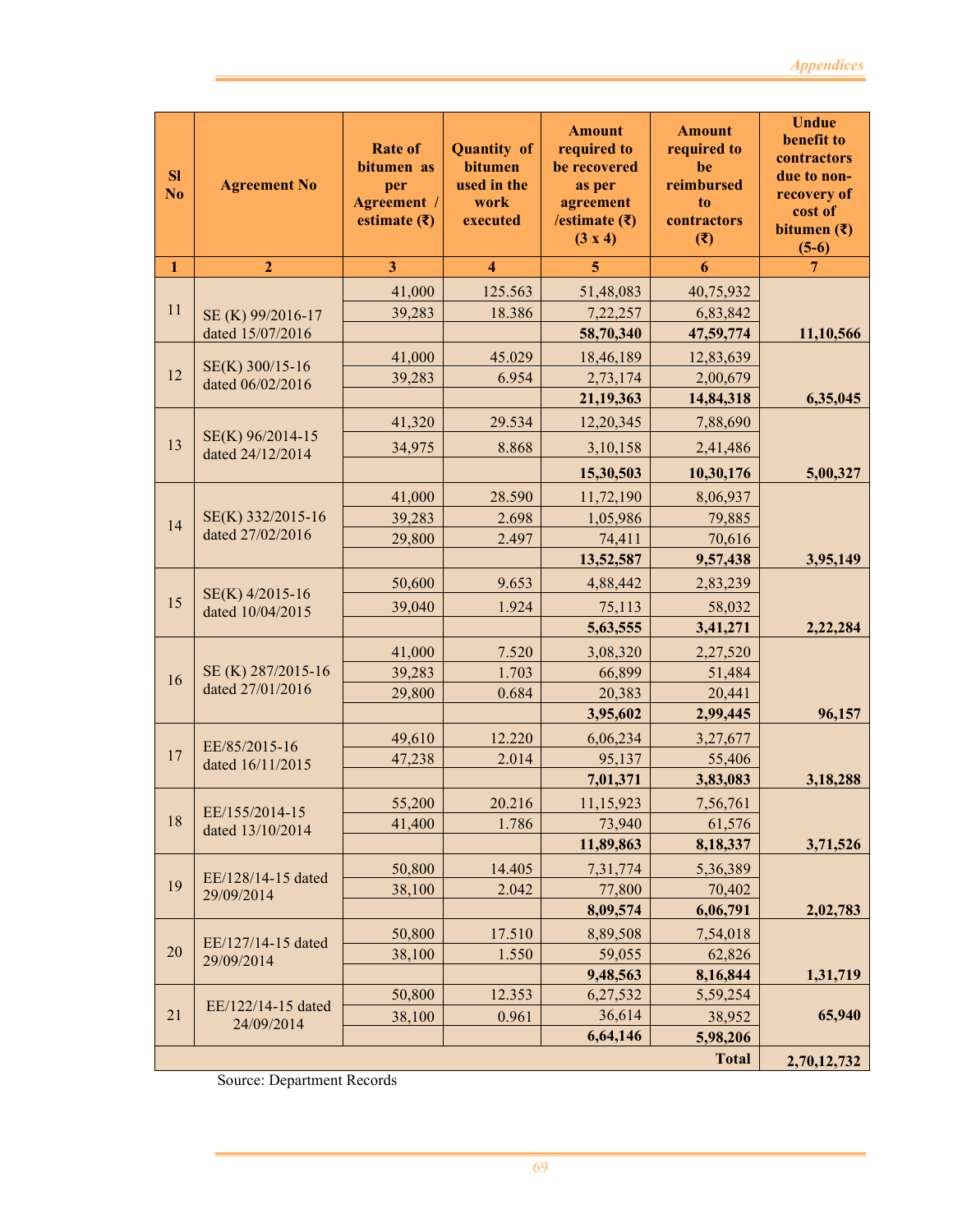### **The works in which cost of bitumen was recovered / reimbursed partially**

| Sl.<br>No.     | <b>Agreement No.</b>                  | <b>Rate of</b><br>bitumen as<br>per Agt.<br>/estimate<br>(3) | <b>Qnty.</b> of<br>bitumen<br>used in<br>work | <b>Amount</b><br>required to<br>be recovered<br>as per Agt.<br>/estimate $(\bar{\tau})$<br>(3 x 4) | <b>Amount</b><br>actually<br>recovered $(\overline{\mathbf{z}})$ | <b>Balance to be</b><br>recovered $(\bar{\zeta})$<br>$(5) - (6)$ | <b>Amount</b><br>reimbursed<br>to contractor<br>(3) | <b>Balance</b><br>amount due to<br>the contractor<br>$(\overline{\mathbf{x}})$ | <b>Net amount due</b><br>to be recovered<br>from contractors<br>$(\overline{\mathbf{x}})$<br>$(7) - (9)$ |
|----------------|---------------------------------------|--------------------------------------------------------------|-----------------------------------------------|----------------------------------------------------------------------------------------------------|------------------------------------------------------------------|------------------------------------------------------------------|-----------------------------------------------------|--------------------------------------------------------------------------------|----------------------------------------------------------------------------------------------------------|
| $\mathbf{1}$   | $\overline{2}$                        | $\overline{3}$                                               | $\overline{4}$                                | $\overline{5}$                                                                                     | 6                                                                | $\overline{7}$                                                   | 8                                                   | $\overline{9}$                                                                 | 10                                                                                                       |
|                | SE(K) 46/15-16 dated                  | 41,000                                                       | 320.600                                       | 1,31,44,600                                                                                        | 1,28,24,554                                                      | 3,20,046                                                         | 1,08,10,989                                         | 2,37,080                                                                       |                                                                                                          |
|                | 01/08/2015                            | 39,283                                                       | 21.238                                        | 8,34,292                                                                                           | 7,07,801                                                         | 1,26,491                                                         | 6,58,522                                            | 99,531                                                                         |                                                                                                          |
|                |                                       |                                                              |                                               | 1,39,78,892                                                                                        | 1,35,32,355                                                      | 4,46,537                                                         | 1,14,69,511                                         | 3,36,611                                                                       | 1,09,926                                                                                                 |
|                |                                       | 56,580                                                       | 228.194                                       | 1,29,11,217                                                                                        | 96,00,042                                                        | 33, 11, 175                                                      | 51,38,527                                           | 17,16,666                                                                      |                                                                                                          |
| $\overline{2}$ | SE(K) 42/2015-16<br>dated 24/07/2015  | 41,400                                                       | 19.165                                        | 7,93,431                                                                                           | 6,66,954                                                         | 1,26,477                                                         | 4,92,836                                            | 88,664                                                                         |                                                                                                          |
|                |                                       |                                                              |                                               | 1,37,04,648                                                                                        | 1,02,66,996                                                      | 34, 37, 652                                                      | 56,31,363                                           | 18,05,330                                                                      | 16,32,322                                                                                                |
|                |                                       | 38,167                                                       | 818.476                                       | 3, 12, 38, 773                                                                                     | 2,15,58,163                                                      | 93,08,015                                                        |                                                     | 75,88,304                                                                      |                                                                                                          |
| $\mathcal{E}$  | SE (K) 76/2012-13<br>dated 13/07/2012 | 33,294                                                       | 64.710                                        | 21,54,455                                                                                          | 19,02,686                                                        | 2,51,769                                                         |                                                     | 2,42,523                                                                       |                                                                                                          |
|                |                                       |                                                              |                                               | 3,33,93,228                                                                                        | 2,34,60,849                                                      | 95,59,784                                                        | 2,46,24,613                                         | 78,30,827                                                                      | 17,28,957                                                                                                |
|                |                                       | 50,800                                                       | 167.211                                       | 84,94,319                                                                                          | 76,86,243                                                        | 8,08,076                                                         | 49,14,684                                           | 4,83,944                                                                       |                                                                                                          |
| $\overline{4}$ | SE(K) 14/2014-15<br>dated 14/05/2015  | 38,100                                                       | 24.095                                        | 9,18,020                                                                                           | 8,18,236                                                         | 99,784                                                           | 8,09,841                                            | 78,540                                                                         |                                                                                                          |
|                |                                       |                                                              |                                               | 94,12,339                                                                                          | 85,04,479                                                        | 9,07,860                                                         | 57, 24, 525                                         | 5,62,484                                                                       | 3,45,376                                                                                                 |
|                |                                       | 41,000                                                       | 217.249                                       | 89,07,209                                                                                          | 77,57,200                                                        | 11,50,009                                                        | 60,74,015                                           | 8,17,744                                                                       |                                                                                                          |
|                | SE(K)346/2015-16                      | 39,283                                                       | 1.867                                         | 73,341                                                                                             |                                                                  |                                                                  |                                                     |                                                                                |                                                                                                          |
| 5              | dated 02/03/2016                      | 29,800                                                       | 9.841                                         | 2,93,262                                                                                           | 3,14,569                                                         | 52,030                                                           |                                                     | 34,206                                                                         |                                                                                                          |
|                |                                       |                                                              |                                               | 92,73,812                                                                                          | 80,71,769                                                        | 12,02,039                                                        | 60,74,015                                           | 8,51,950                                                                       | 3,50,089                                                                                                 |
| 6              | SE (K) 42/2013-14<br>dated 01/06/2013 | 37,073                                                       | 65.132                                        | 24, 14, 639                                                                                        | 18,85,384                                                        | 5,29,254                                                         | 19,82,726                                           | 4,25,666                                                                       | 1,03,588                                                                                                 |
|                |                                       | 41,320                                                       | 410.502                                       | 1,69,61,943                                                                                        | 1,67,81,291                                                      | 1,80,651                                                         | 1,75,48,757                                         | 1,48,222                                                                       |                                                                                                          |
| $\overline{7}$ | SE(K)71/2014-15<br>dated 18/10/2014   | 34,975                                                       | 35.108                                        | 12,27,902                                                                                          | 11,97,404                                                        | 30,498                                                           |                                                     | 29,956                                                                         |                                                                                                          |
|                |                                       |                                                              |                                               | 1,81,89,845                                                                                        | 1,79,78,695                                                      | 2,11,149                                                         | 1,75,48,757                                         | 1,78,178                                                                       | 32,971                                                                                                   |

*(Reference: Paragraph 3.3 - Page: 48)*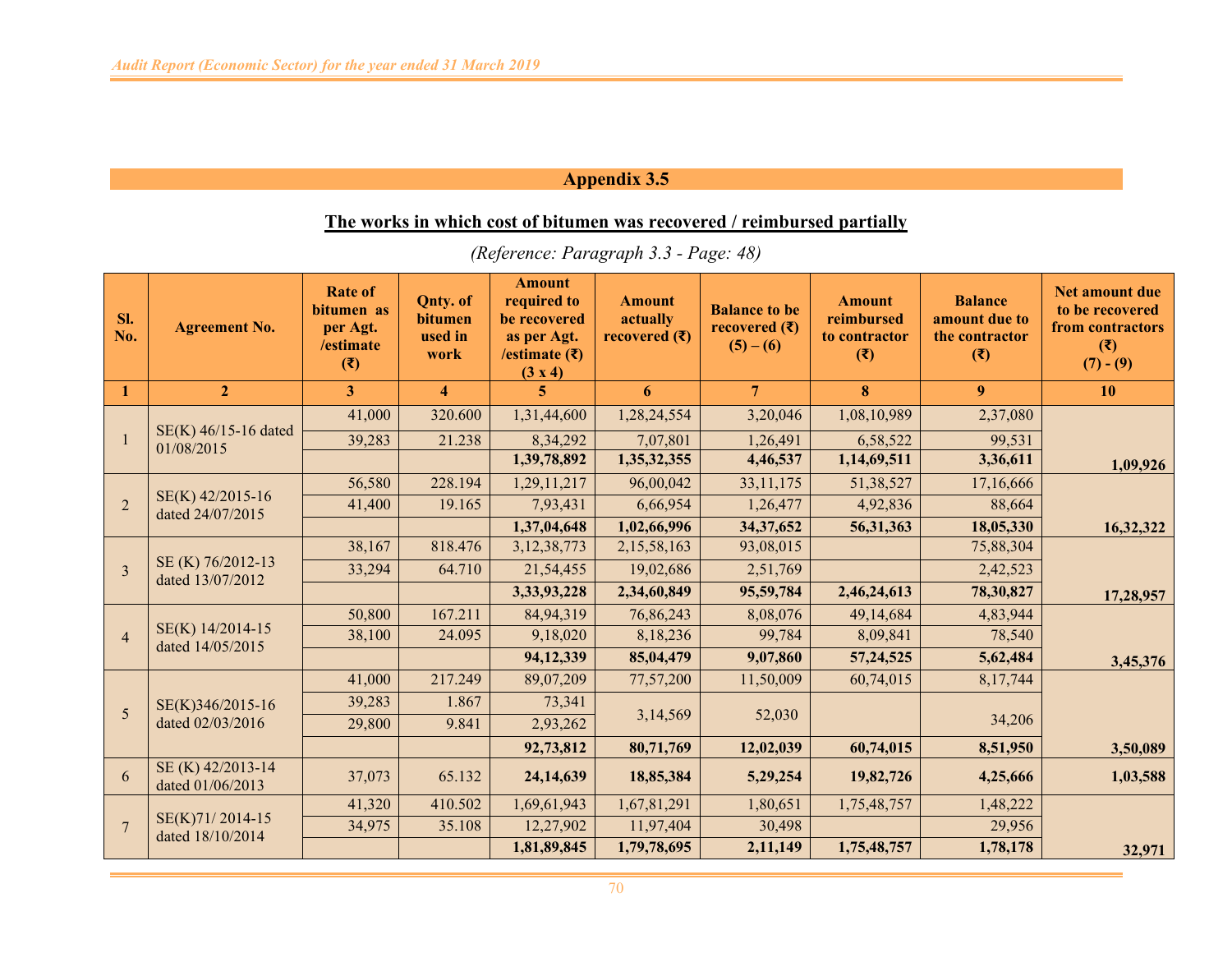| Sl.<br>No.       | <b>Agreement No.</b>                 | Rate of<br>bitumen as<br>per Agt.<br>/estimate<br>(3) | Qnty. of<br>bitumen<br>used in<br>work | <b>Amount</b><br>required to<br>be recovered<br>as per Agt.<br>/estimate $( ₹)$<br>(3 x 4) | <b>Amount</b><br>actually<br>recovered $(\bar{\mathbf{\xi}})$ | <b>Balance to be</b><br>recovered $(\bar{\mathbf{\bar{z}}})$<br>$(5) - (6)$ | <b>Amount</b><br>reimbursed<br>to contractor<br>$(\overline{\mathbf{x}})$ | <b>Balance</b><br>amount due to<br>the contractor<br>(3) | <b>Net amount due</b><br>to be recovered<br>from contractors<br>$(\overline{\mathbf{z}})$<br>$(7) - (9)$ |
|------------------|--------------------------------------|-------------------------------------------------------|----------------------------------------|--------------------------------------------------------------------------------------------|---------------------------------------------------------------|-----------------------------------------------------------------------------|---------------------------------------------------------------------------|----------------------------------------------------------|----------------------------------------------------------------------------------------------------------|
| $\blacksquare$ 1 | $\overline{2}$                       | 3                                                     | $\overline{\mathbf{4}}$                | 5                                                                                          | 6                                                             | $\overline{\tau}$                                                           | 8                                                                         | 9 <sup>°</sup>                                           | <b>10</b>                                                                                                |
|                  |                                      | 41,000                                                | 237.036                                | 97,18,476                                                                                  | 87,71,786                                                     | 9,46,690                                                                    | 67,61,432                                                                 | 6,68,502                                                 |                                                                                                          |
| $\mathbf{8}$     | SE(K)38/2015-16<br>dated 10/07/2015  | 39,283                                                | 0.365                                  | 14,338                                                                                     | 3,52,534                                                      | 5,547                                                                       | 4,46,099                                                                  | 2,640                                                    |                                                                                                          |
|                  |                                      | 29,800                                                | 11.535                                 | 3,43,743                                                                                   |                                                               |                                                                             |                                                                           |                                                          |                                                                                                          |
|                  |                                      |                                                       |                                        | 1,00,76,557                                                                                | 91,24,320                                                     | 9,52,237                                                                    | 72,07,531                                                                 | 6,71,142                                                 | 2,81,095                                                                                                 |
|                  |                                      | 41,320                                                | 124.755                                | 51,54,877                                                                                  | 38,53,090                                                     | 13,01,787                                                                   | 41,60,007                                                                 | 12,46,478                                                |                                                                                                          |
| $\mathbf{Q}$     | SE(K)70/2014-15<br>dated 16/10/2014  | 34,975                                                | 14.699                                 | 5,14,098                                                                                   | 3,81,927                                                      | 1,32,171                                                                    |                                                                           | 1,35,491                                                 |                                                                                                          |
|                  |                                      |                                                       |                                        | 56,68,975                                                                                  | 42,35,017                                                     | 14,33,958                                                                   | 41,60,007                                                                 | 13,81,969                                                | 51,989                                                                                                   |
|                  |                                      | 41,000                                                | 50.016                                 | 20,50,656                                                                                  | 19,98,914                                                     | 51,742                                                                      | 14,86,667                                                                 | 32,588                                                   |                                                                                                          |
| 10               | SE(K)254/2015-16<br>dated 07/12/2015 | 39,283                                                | 3.646                                  | 1,43,226                                                                                   | 1,20,338                                                      | 22,888                                                                      |                                                                           |                                                          |                                                                                                          |
|                  |                                      |                                                       |                                        | 21,93,882                                                                                  | 21, 19, 252                                                   | 74,630                                                                      | 14,86,667                                                                 | 32,588                                                   | 42,042                                                                                                   |
|                  |                                      |                                                       |                                        |                                                                                            |                                                               |                                                                             |                                                                           | <b>Total</b>                                             | 46,78,355                                                                                                |